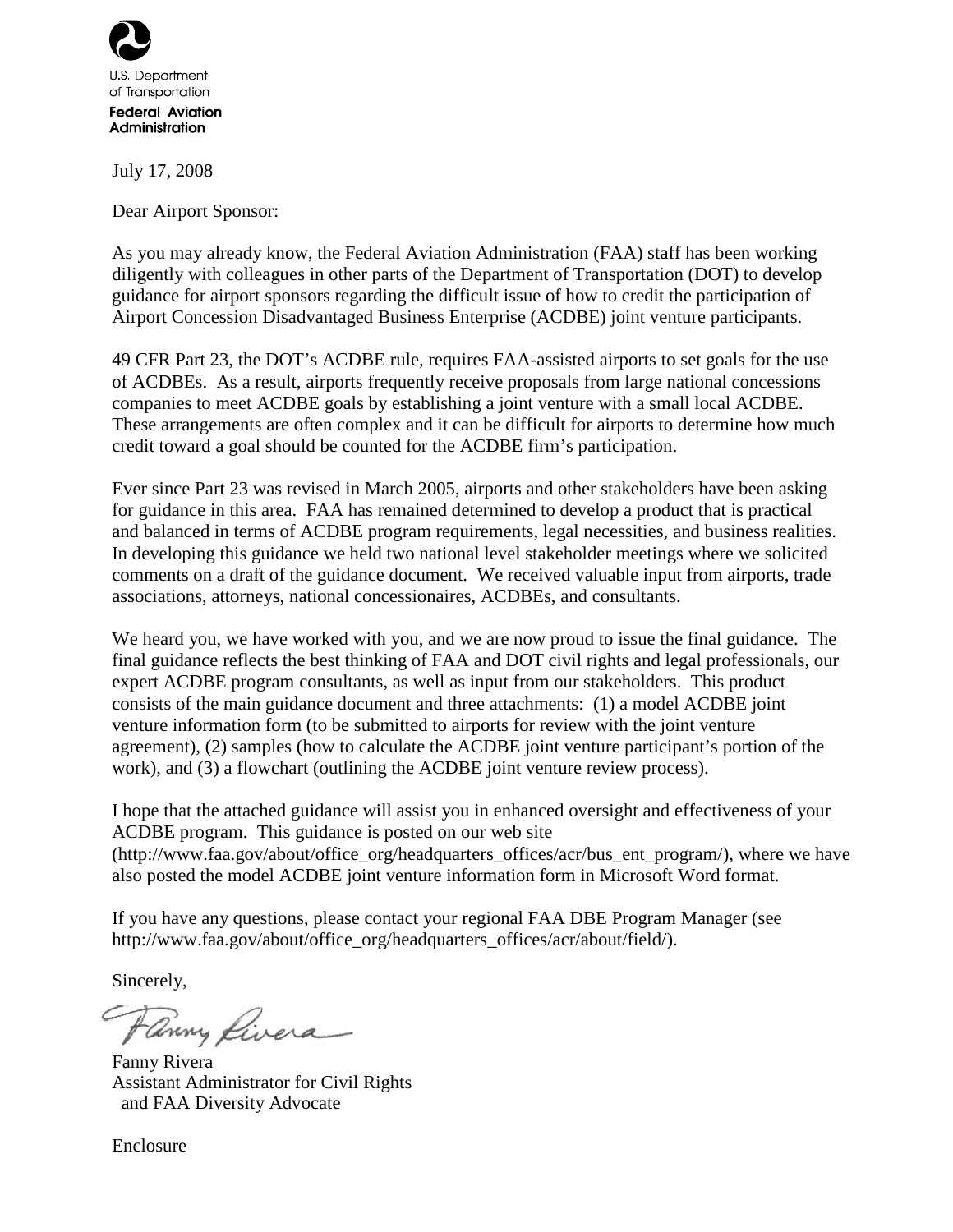## **AIRPORT CONCESSIONS DISADVANTAGED BUSINESS ENTERPRISE**

# **JOINT VENTURE GUIDANCE**

 **U.S. Department of Transportation Federal Aviation Administration**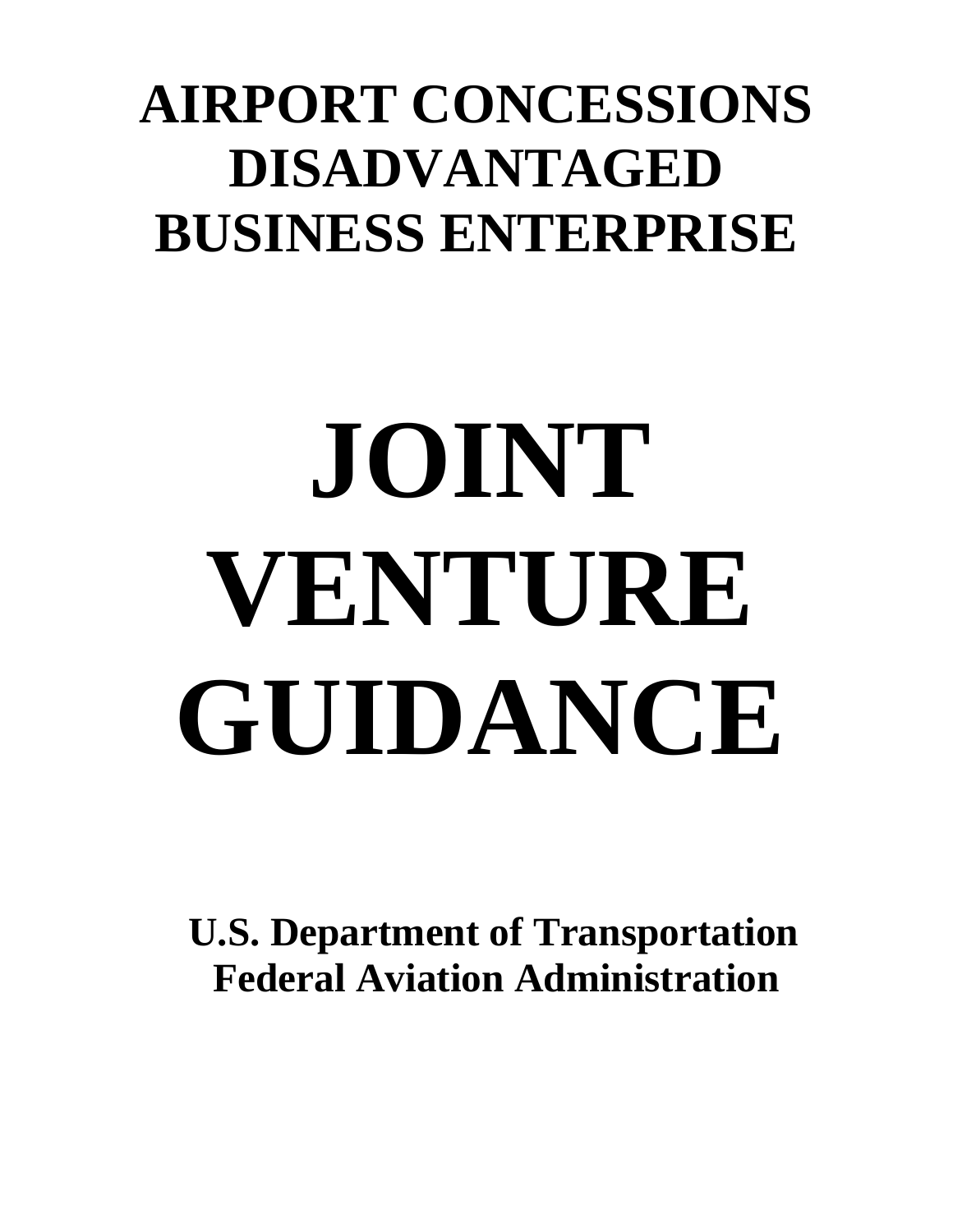*As guidance, this document sets forth the interpretations of the Department of Transportation of its existing legal authorities and the Department's recommendations for carrying out the airport concessions disadvantaged business enterprise (ACDBE) program. This guidance does not create new legal mandates independent of the Department's statutory and regulatory authorities, but is intended to inform interested parties and the public of the way in which the Department understands and will implement those authorities. Regulated parties may consult the Federal Aviation Administration with respect to alternative means of compliance with ACDBE joint venture requirements.* 

*The General Counsel of the Department of Transportation has reviewed this document and has approved it as consistent with the language and intent of 49 CFR Part 23.*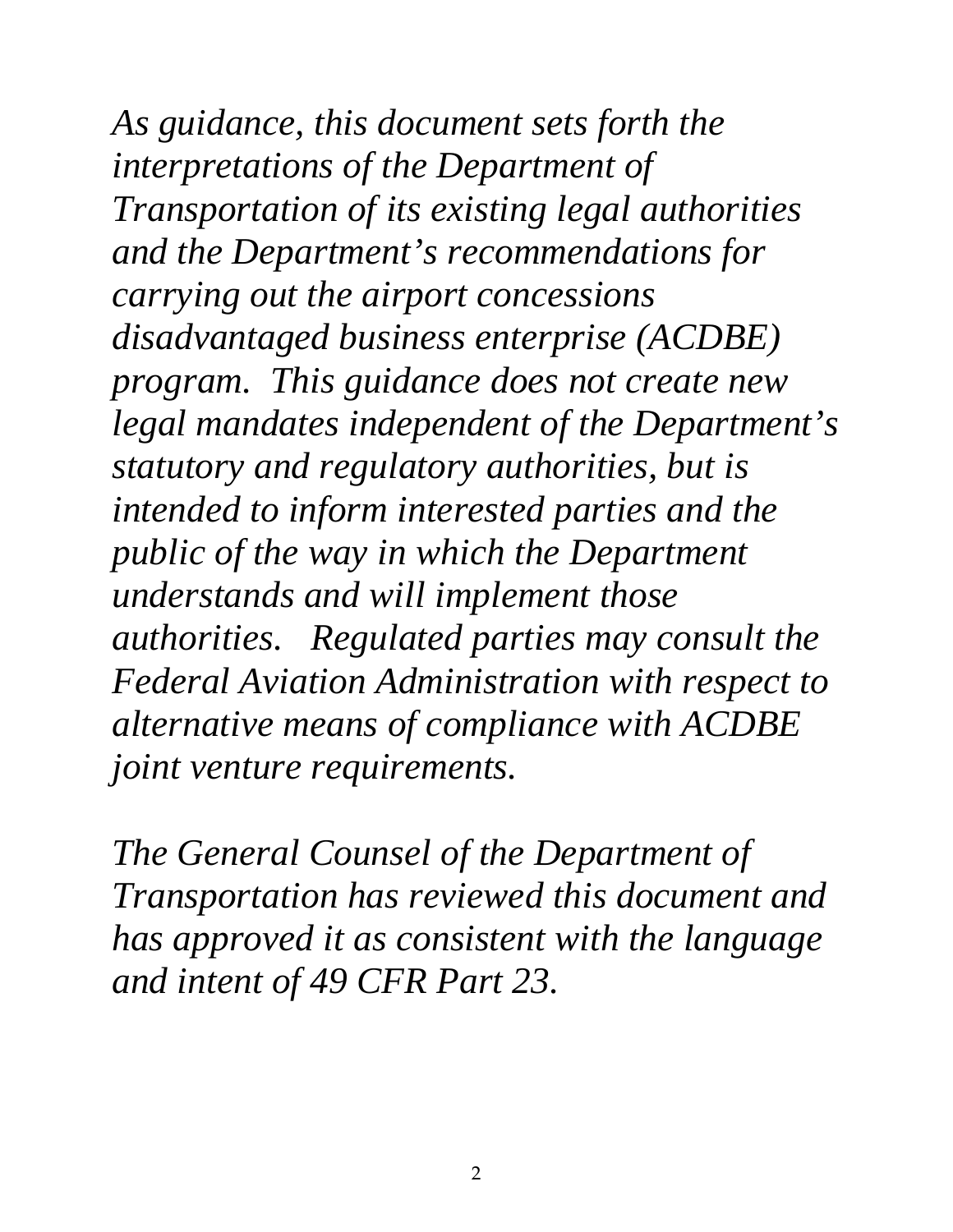#### **AIRPORT CONCESSIONS DISADVANTAGED BUSINESS ENTERPRISE JOINT VENTURE GUIDANCE Table of Contents**

| 1.2 What does 49 CFR Part 23 say about joint ventures as an option for ACDBE            |
|-----------------------------------------------------------------------------------------|
|                                                                                         |
|                                                                                         |
|                                                                                         |
| 2.2 What does an "association" of an ACDBE firm and one or more other firms mean?. 9    |
| 2.3 May a "single, for-profit business enterprise" have more than one contract or       |
|                                                                                         |
| 2.4 What does "the parties combine their property, capital, efforts, skills and         |
|                                                                                         |
| 2.5 What does "the ACDBE is responsible for a distinct, clearly defined portion of the  |
|                                                                                         |
| 2.6 What does "whose shares in the capital contribution, control, management, risks,    |
| and profits of the joint venture are commensurate with its ownership interest" mean? 11 |
|                                                                                         |
|                                                                                         |
| 3.2 How does the airport determine if the ACDBE's capital contribution, control,        |
| management, risks, and profits are commensurate with its ownership interest in the      |
|                                                                                         |
| 3.3 Can the non-ACDBE joint venture participant loan capital to the ACDBE joint         |
|                                                                                         |
|                                                                                         |
|                                                                                         |
| 3.6 Can the ACDBE or joint venture purchase inventory, supplies, services, etc., from   |
|                                                                                         |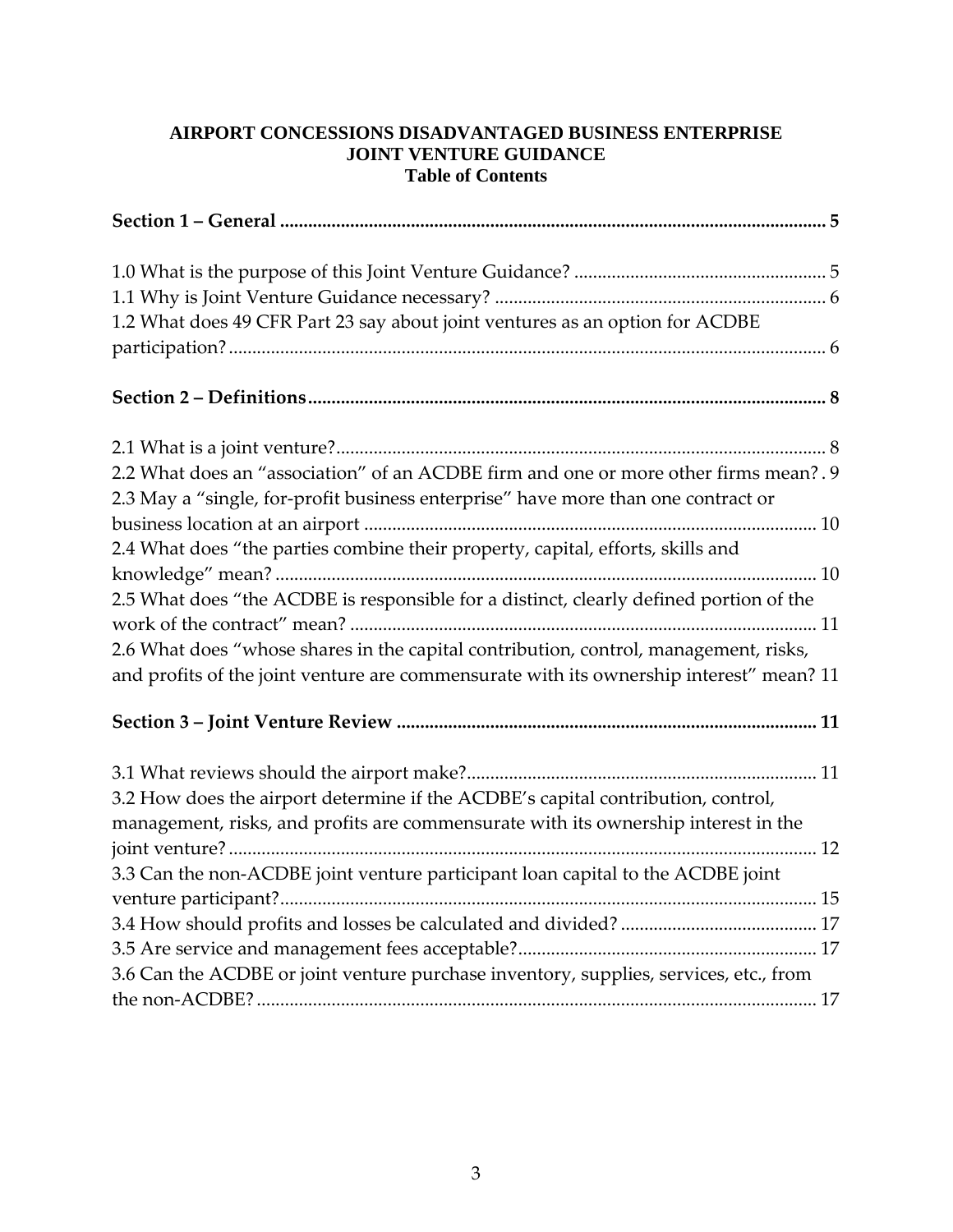#### **Section 4 – Counting ACDBE joint venture participation towards ACDBE goals ...... 18**

| 4.1 How is ACDBE participation in a joint venture counted towards ACDBE goals?  18                                                             |
|------------------------------------------------------------------------------------------------------------------------------------------------|
|                                                                                                                                                |
|                                                                                                                                                |
|                                                                                                                                                |
|                                                                                                                                                |
|                                                                                                                                                |
| 5.2 What is included in the airport's agreement with the joint venture? 24                                                                     |
|                                                                                                                                                |
|                                                                                                                                                |
|                                                                                                                                                |
| 6.2 Does the ACDBE participant in a joint venture have to be certified in a specific type                                                      |
|                                                                                                                                                |
| 6.3 Should the joint venture agreement provide for the dissolution of the joint venture                                                        |
| in the event that the ACDBE participant ceases to be an eligible ACDBE?  27                                                                    |
| 6.4 Is the airport subject to enforcement of interpretations presented in this guidance for                                                    |
|                                                                                                                                                |
| 6.5 What enforcement mechanisms are available to the Department in the event of                                                                |
|                                                                                                                                                |
|                                                                                                                                                |
|                                                                                                                                                |
| Attachment 1 - Model ACDBE Joint Venture Information (Sample Form) 30<br>Attachment 2 - Samples: Joint Venture -- ACDBE Portion of the Work 33 |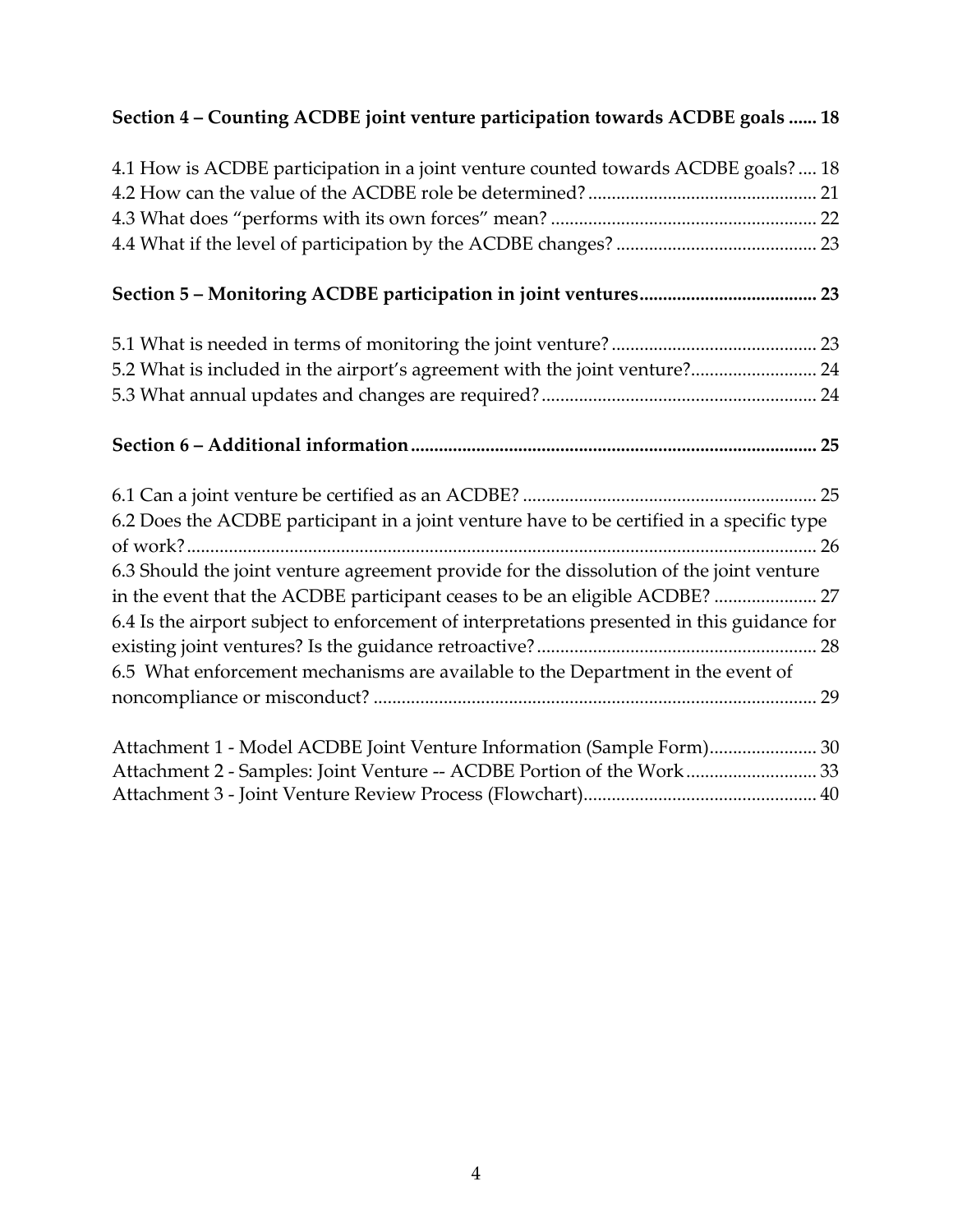### ACDBE JOINT VENTURE GUIDANCE

#### **Section 1 – General**

#### **1.0 What is the purpose of this Joint Venture Guidance?**

The purpose of this joint venture (JV) guidance is to provide information and direction to airports, Airport Concessionaire Disadvantaged Business Enterprise (ACDBE) program staff, ACDBEs and various stakeholders on the structure, implementation, and counting of joint venture arrangements in the ACDBE Program.

The Federal Aviation Administration (FAA) is responsible for overseeing airport compliance with the ACDBE program found in 49 CFR Part 23. Airports have a vested interest in ensuring that the appropriate ACDBE participation is counted and that there is effective structuring and monitoring of joint ventures and joint venture participation by ACDBEs in the concession activities of airports. FAA and the Department of Transportation (the Department) support and provide guidance to airports, ACDBEs, and various stakeholders to effectively administer their overall ACDBE program.

In developing this guidance, the views of various stakeholders were solicited and considered. Whenever possible, FAA considered the representations made by stakeholders regarding "usual practices" or "standard practices." However, it should be noted that accommodation for certain practices was not possible where the practice conflicted with requirements of the regulation and/or objectives of the program. Some business, accounting, and tax practices that may be completely legitimate in the business world between two or more firms may not be appropriate under the Department's ACDBE regulation, 49 CFR Part 23, which was revised and updated in the Federal Register on March 22, 2005.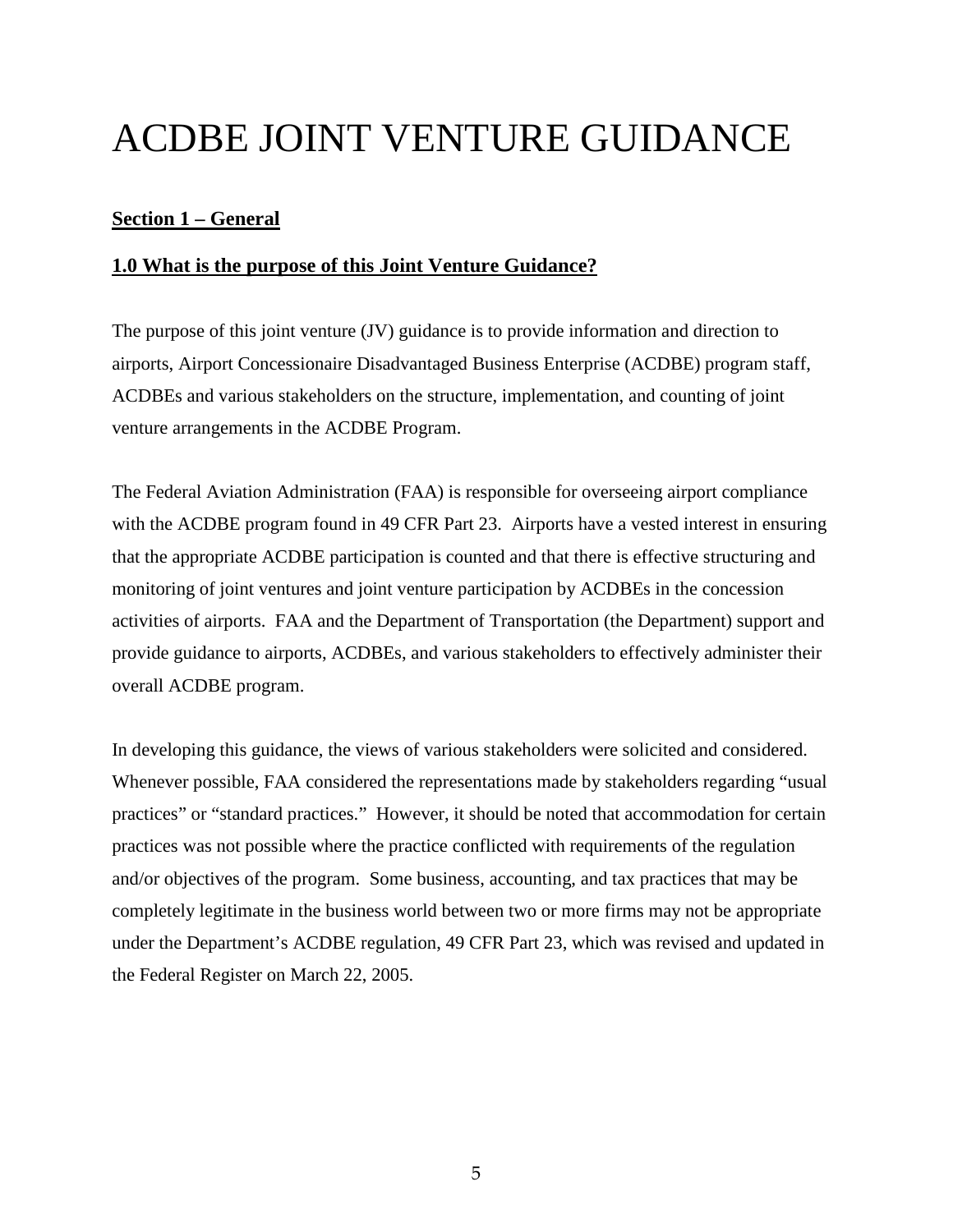#### **1.1 Why is Joint Venture Guidance necessary?**

The preamble to 49 CFR Part 23 states "We have become aware that some concessions joint ventures indeed do not involve an ACDBE performing an independent part of the work; some of these have been the focus of fraud investigations by the Department's Office of Inspector General and other law enforcement organizations. If the ACDBE participant is not required to perform independently a distinct portion of the joint venture's work, it becomes very easy for a prime concessionaire seeking to circumvent ACDBE requirements by having an ACDBE silent partner on its payroll. We believe that changing this provision would adversely affect the integrity of the program. Because joint ventures have become a problematic part of the ACDBE program, the Department is drafting additional guidance on the subject."

Airports, ACDBEs, consultants and other stakeholders are obligated to develop, approve, monitor, and count ACDBE participation in joint venture agreements in accordance with current rules and guidelines. However, as noted above, joint ventures present unique challenges in the Part 23 concessions program. The Department is concerned that airport owners/operators, ACDBEs, non-ACDBEs, and consultants may be interpreting and applying the current regulations in an inconsistent as well as an incorrect manner. Many have requested guidance to assist them in implementing the ACDBE program. This guidance is designed to assist in the effective structuring, monitoring and counting of joint ventures and joint venture participation by ACDBEs in the concessions activities of airports receiving Federal financial assistance from the Airport Improvement Program of the FAA. This guidance does not implement new regulations or requirements but merely clarifies existing requirements.

#### **1.2 What does 49 CFR Part 23 say about joint ventures as an option for ACDBE participation?**

The Department's revised final rule for 49 CFR Part 23 (Participation of Disadvantaged Business Enterprises in Airport Concessions) was issued on March 22, 2005, making the rule parallel in many respects to the Department's DBE regulation for federally-assisted contracts. The preamble states, in part, that the "objectives of this program are very similar to those stated for Part 26. Extensive information has been developed over the years . . . that supports the proposition that there is not a level playing field for small disadvantaged businesses in the U.S. The legislative history of the original ACDBE statute itself shows that Congress was very

6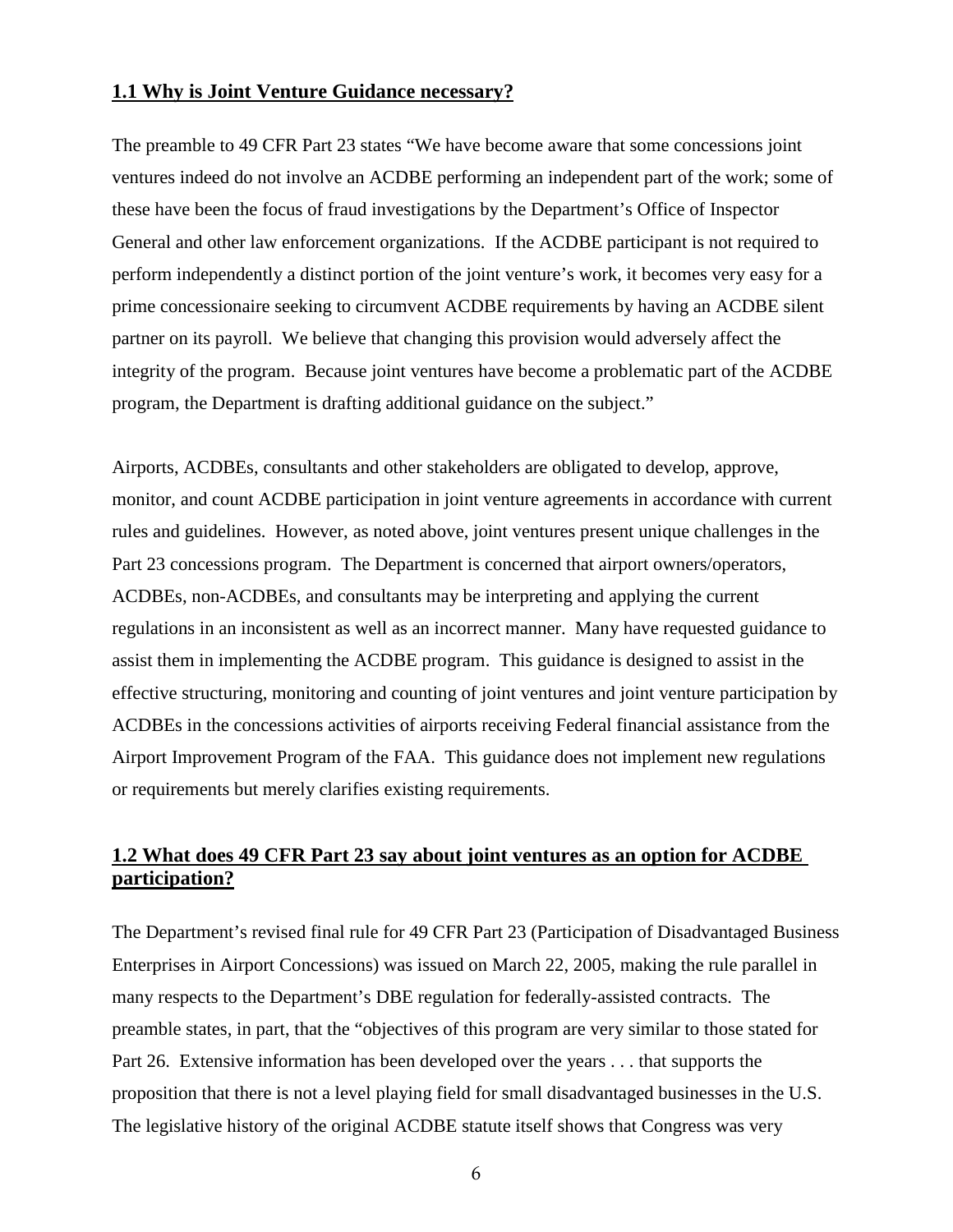concerned that DBE firms had fair (i.e., nondiscriminatory) access to concession opportunities." The program requires goal-setting by airports to obtain ACDBE participation. These goals can be met in a variety of ways, including direct ownership arrangements by ACDBE firms in airport concessions as well as through the purchase of goods and services by concessionaires from ACDBE vendors The airport owner or operator must require businesses subject to ACDBE goals at the airport (except car rental companies) to make good faith efforts to explore all available options to meet goals, to the maximum extent practicable, through direct ownership arrangements with ACDBEs, including joint ventures and franchises.

Some stakeholders may have interpreted this to mean that all direct ownership arrangements, including joint ventures, are equally effective in achieving meaningful ACDBE participation and that one method should not be preferred over another. In fact, each opportunity represents unique challenges and one method may be better suited for a particular structure than another.

It should be noted that, prior to considering the best structure for participation, airports are encouraged to carefully evaluate (on a case-by-case basis) proposed bid requests, requests for proposals, and other types of solicitations to ensure that it is practical for ACDBE participation to be met in a reasonable manner.

49 CFR § 23.25(e)(1)(iv) states as follows:

*The administrative procedures applicable to contract goals in part 26, § 26.51–53, apply with respect to concession-specific goals.*

49 CFR § 26.51(e)(2) states as follows:

*You are not required to set a contract goal on every DOT-assisted contract. You are not required to set each contract goal at the same percentage level as the overall goal. The goal for a specific contract may be higher or lower than that percentage level of the overall goal, depending on such factors as the type of work involved, the location of the work, and the availability of DBEs for the work of the particular contract. However, over the period covered by your overall goal, you must set contract goals so that they will cumulatively result in meeting any portion of your overall goal you do not project being able to meet through the use of race-neutral means.*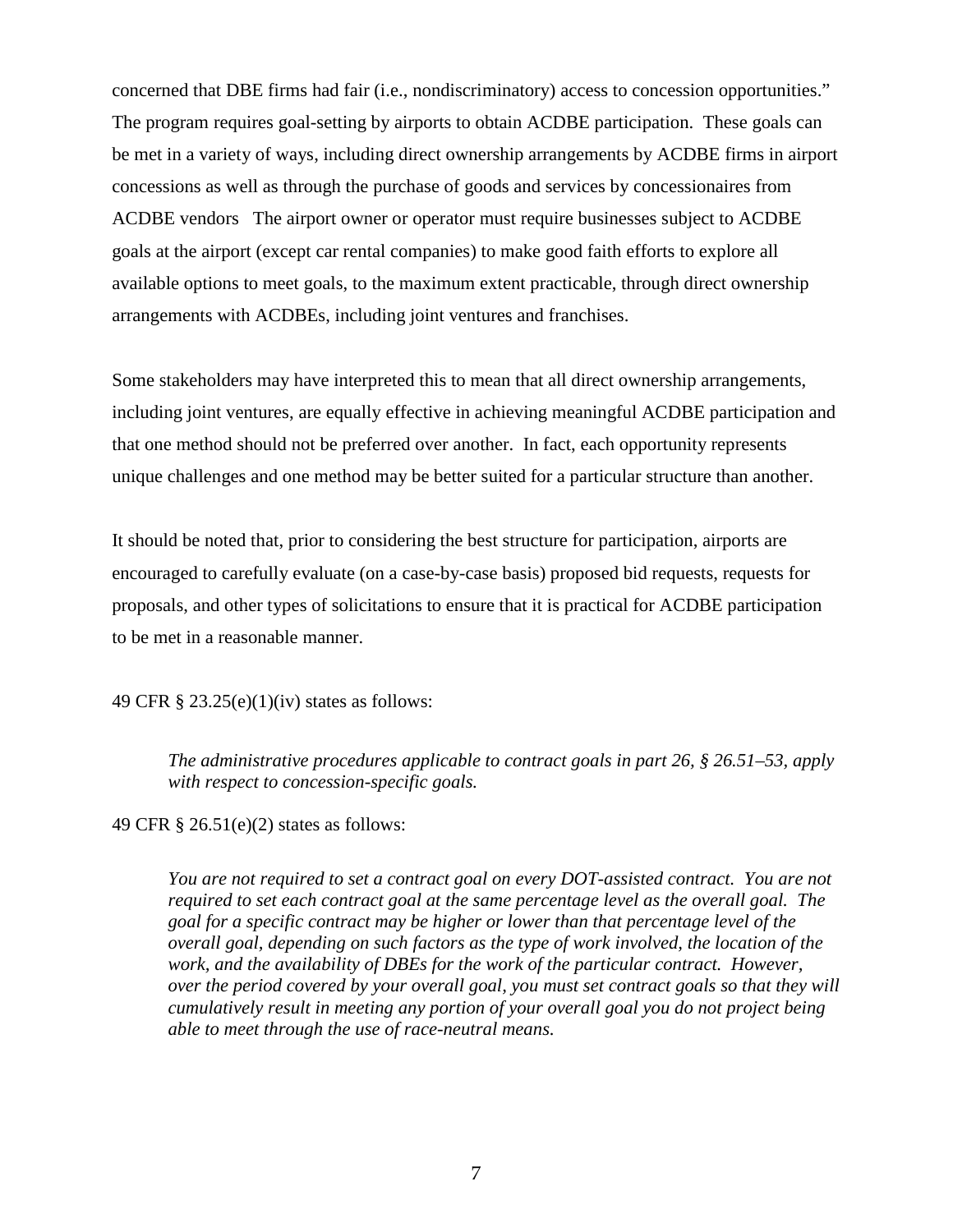Airports are encouraged to consider, in the development and implementation of their ACDBE plan, the best method of ACDBE participation, including the potential for "unbundling" contracts to create separate and smaller opportunities for direct contracting, thus creating an environment where small and disadvantaged firms could be more competitive. In some instances, a joint venture scenario may be difficult to implement while a subcontract or other arrangement may be a better vehicle to achieve ACDBE participation. In other cases, a joint venture may represent the best opportunity for implementing a workable arrangement. We encourage airports to promote joint venture opportunities whereby ACDBEs would partner with former ACDBEs (e.g., those which have exceeded PNW and/or size standards). This may create a more even bargaining position and may also provide a much needed transitional role for the former ACDBE. Of course, there would be no ACDBE credit given for the former ACDBE, only for the currently certified ACDBE participant in the joint venture. The former ACDBE might serve as a mentor to a less experienced ACDBE. The initial determination by the airport as to the best form of business structure (i.e., JV, subcontract, management contract, etc.) identified in its solicitation for requests and/or proposals from interested parties may reduce difficulties in counting ACDBE participation for accomplishment reporting purposes.

#### **Section 2 – Definitions**

#### **2.1 What is a joint venture?**

For purposes of the ACDBE program, a joint venture is defined as an "association of an ACDBE firm and one or more other firms to carry out a single, for-profit business enterprise, for which the parties combine their property, capital, efforts, skills and knowledge, and in which the ACDBE is responsible for a distinct, clearly defined portion of the work of the contract and whose shares in the capital contribution, control, management, risks, and profits of the joint venture are commensurate with its ownership interest." Much of the remainder of this document will be directed toward further explaining many of the components of this "joint venture" definition.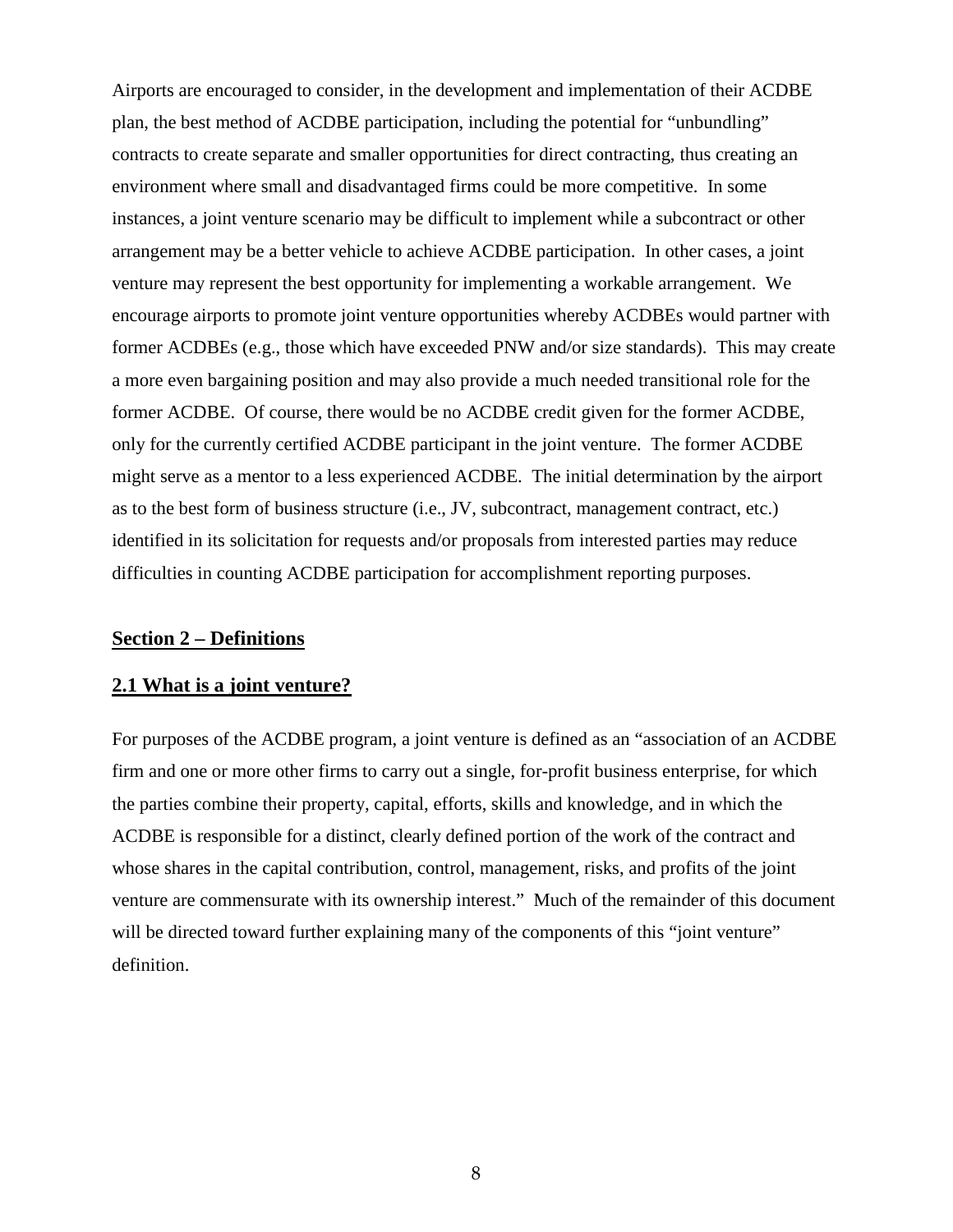#### **2.2 What does an "association" of an ACDBE firm and one or more other firms mean?**

In accordance with the objectives of the ACDBE regulations, joint ventures are intended to have **a business structure set forth in a signed written agreement** that **clearly and specifically** defines the participation of each party in the contribution of property, capital, efforts, skills and knowledge.

Any legal structure that meets federal and state legal requirements may be used to form a joint venture provided that, for purposes of counting ACDBE participation, the requirements of 49 CFR Part 23 are met. The joint venture should operate in accordance with a written agreement. Please note that any business structure that meets the Part 23 definition of "joint venture" will be considered a joint venture for purposes of counting ACDBE participation, regardless of the name attributed to the business structure in the written agreement.

Some of the important components that should be included in the written agreement are noted below:

- **Identification of the participants in the Joint Venture**. The JV participants must be firms, including sole proprietorships, not individuals. In addition, the ACDBE participant must be certified as an ACDBE in the type of business operated by the joint venture, and in the State where the airport is located, in order for the participation to count towards ACDBE goals.
- **Identification of the single, for-profit business enterprise to be undertaken by the joint venture.** See Section 2.3 for further explanation.
- **Term of the joint venture agreement and factors effecting the term** (e.g., concession contract extensions or termination, sale of interest, etc.).
- **Capital to be contributed by each party** (initial contributions and future needs should be addressed).
- **Accounting methods and distribution of profits/losses.**
- **Management of the joint venture's business,** including overall management (e.g., participation on a management committee or management board) and day-to-day management responsibilities.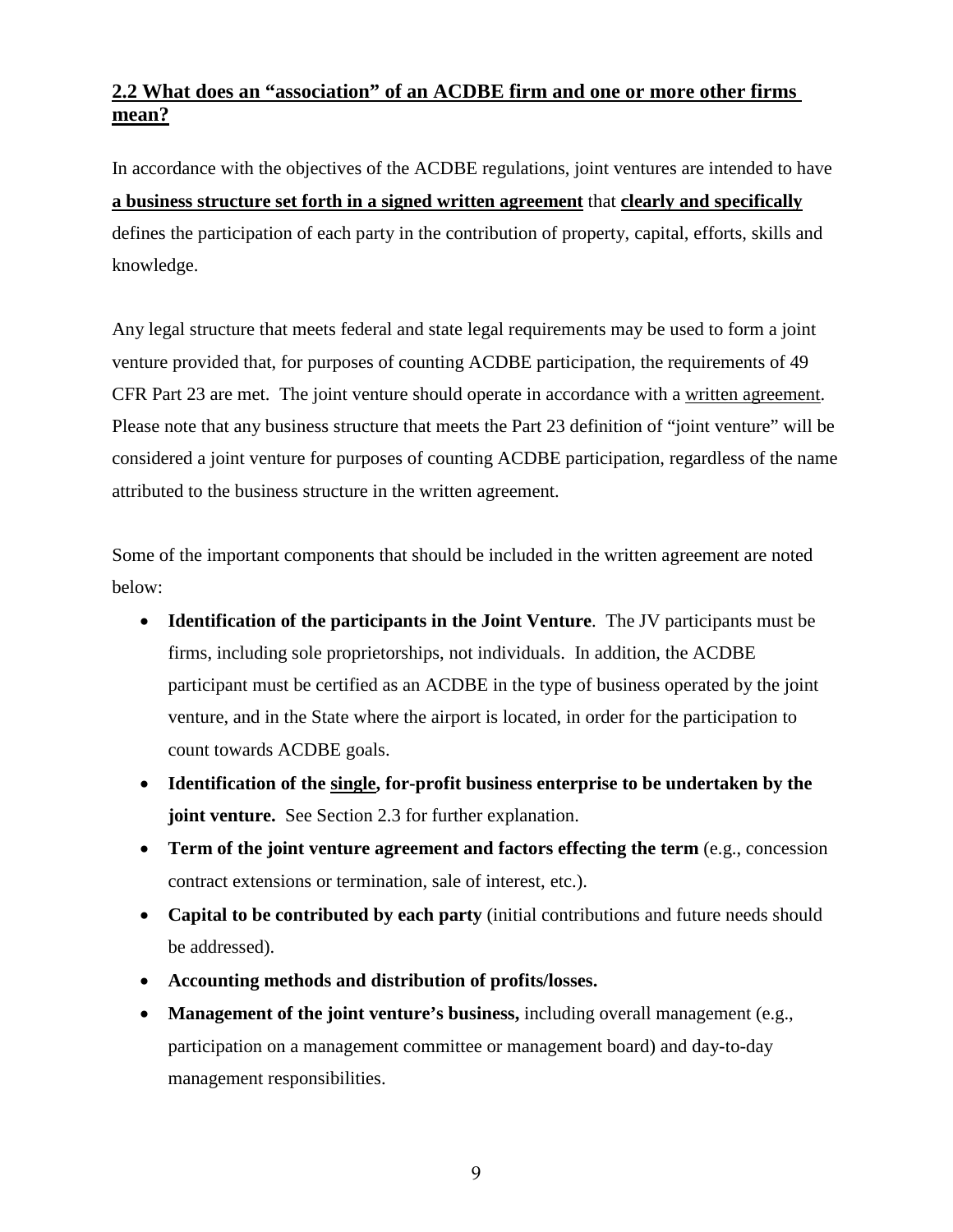- **Administrative matters,** including joint venture office locations, recordkeeping requirements, identification of an auditor, fiscal year, addresses for notices, transfer of interests, etc.
- **Dissolution,** including events/conditions upon which the joint venture may be dissolved and terminated, and assets distributed.

#### **2.3 May a "single, for-profit business enterprise" have more than one contract or business location at an airport.**

While a joint venture must be a single business entity, it may have more than one contract with a given airport or more than one business location at the airport. It is the joint venture as an entity, and not the individual participants in the joint venture, that should have the contractual relationship(s) with the airport. The specifics of the participation in each contract should be clearly stated in the joint venture agreement to enable the airport to separately monitor all of the elements of the joint venture entity's participation in each. The participants in the joint venture which are requesting ACDBE credit should be required to disclose any other business relationships currently in existence between or among the parties (e.g., joint ventures at other airports). In the event that other relationships exist, the airport and/or Unified Certification Program (UCP) should review the ACDBE participants' eligibility for certification, to ensure continuing independence and control of the ACDBE firm in the operation of its business.

#### **2.4 What does "the parties combine their property, capital, efforts, skills and knowledge" mean?**

Each party in a joint venture should bring real and substantial value to the joint venture enterprise. The parties should each contribute both tangible and intangible assets. If property is contributed, the joint venture agreement should clearly state at the outset its value; which is usually assessed based on liquidation value, replacement cost, or "value in use" methods. The parties should contribute capital commensurate with their ownership interest, knowledge and skills relative to the portion of the joint venture's business for which they are responsible, and efforts to the success of the venture. The skill set (a combination of experience, core competencies, unique talent, etc.) provided by each party should add value to the joint venture relationship that is objectively apparent. This skill set should be specifically addressed in the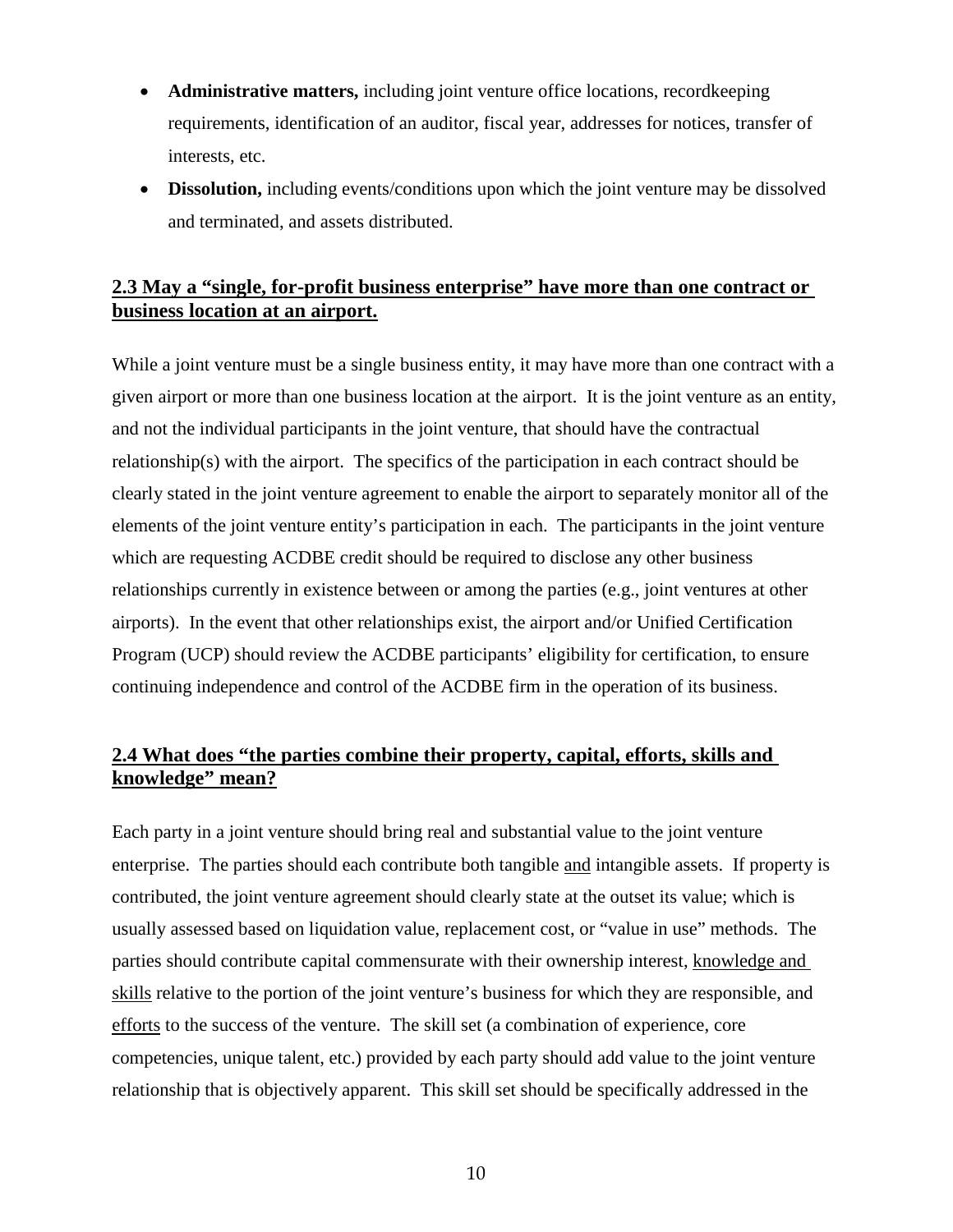joint venture agreement, and verified by the airport during its initial review and periodically thereafter.

#### **2.5 What does "the ACDBE is responsible for a distinct, clearly defined portion of the work of the contract" mean?**

In this context, "distinct" means separate and distinguishable from the work of the non-ACDBE. "Clearly defined" means that there is no guesswork involved in determining the nature of the work assigned to the ACDBE. In order to be considered a distinct, clearly defined portion of the work, it is necessary to fully understand exactly what the work will entail, including an estimate of the time and resource requirements for each major task. For example, if the ACDBE's portion of the work is only described as "advise about " or "participate in" a portion of the work, the work would likely not be considered distinct or clearly defined because it is not clear what work the ACDBE will accomplish. Much more detail would be necessary in order to determine the portion of the work to be attributed to the ACDBE. Of course, the work of the contract also includes the role of the ACDBE in the overall management of the business (e.g., as a participant on a management committee or some other governing board) as well as participation in the dayto-day management of the business.

#### **2.6 What does "whose shares in the capital contribution, control, management, risks, and profits of the joint venture are commensurate with its ownership interest" mean?**

The ACDBE's participation in each of these five areas should be proportionate to the claimed ownership. This is further discussed in Section 3.2.

#### **Section 3 – Joint Venture Review**

#### **3.1 What reviews should the airport make?**

The airport should review the joint venture agreement and supporting documents submitted by a joint venture entity to determine whether, in fact, the arrangement meets all the requirements of the regulation (49 CFR Parts 23 and 26) and what portion(s), if any, is eligible to be counted towards ACDBE participation. Pursuant to 49 CFR § 26.109, all participants in the DBE program, including, but not limited to, DBE firms and applicants for DBE certification, are required to cooperate fully and promptly with recipient certification reviews, investigations, and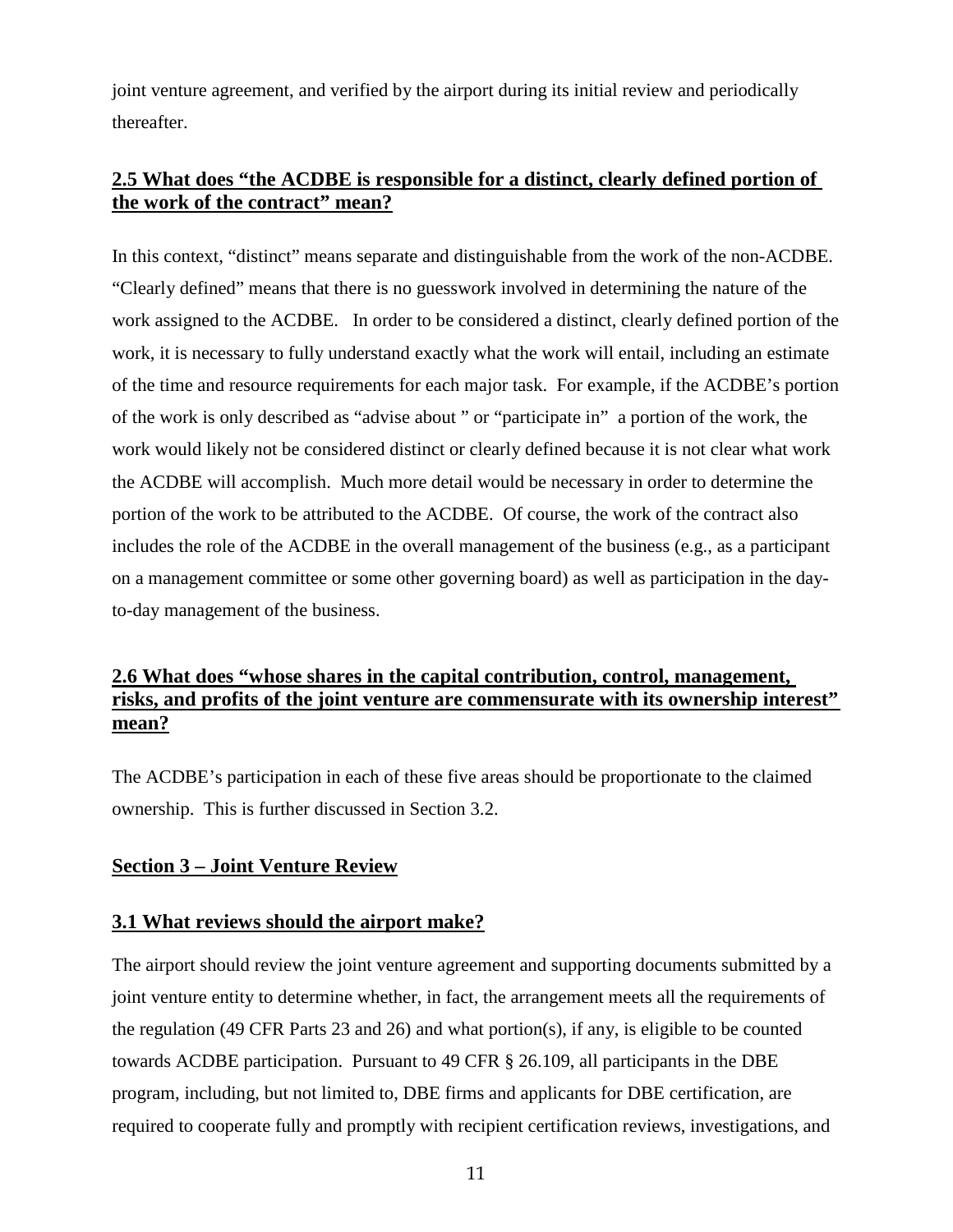other requests for information. Based on the review, the airport will assign a value to the ACDBE participation which may be counted towards the ACDBE goal provided that the joint venture operates in accordance with the submitted agreement. (See Attachment 3 – JV Review Process for a flowchart describing the recommended process for the review.) The airport should provide a written letter outlining any areas of concern and allow a reasonable amount of time for the applicant to respond and/or make reasonable adjustments where applicable. In accordance with 49 CFR § 23.29, airports must implement appropriate mechanisms to ensure compliance with the requirements of this part by all participants in the program. An airport must include in its concession program the specific provisions to be inserted into concession agreements and management contracts, the enforcement mechanisms, and other means to be used to ensure continued compliance. These provisions must include a monitoring and enforcement mechanism to verify that the work committed to ACDBEs is actually performed by the ACDBEs. In order to make this evaluation, the airport should review the entire set of circumstances involved in performing the contract and not rely on a single factor for making a compliance determination. The airport's ACDBE program should describe in detail the level of effort and resources devoted to consistent monitoring and enforcement.

#### **3.2 How does the airport determine if the ACDBE's capital contribution, control, management, risks, and profits are commensurate with its ownership interest in the joint venture?**

An airport is responsible for reviewing joint venture agreements to ensure that capital contribution, control, management, risks, profits, ownership, and work to be performed by the ACDBE are clearly addressed. The parties involved in the joint venture and seeking to count ACDBE participation towards the ACDBE goal for the contract have the obligation to demonstrate to the airport that the ACDBE capital contribution, control, management, risks, and profits are commensurate with its ownership interest. (We recommend that, as with respect to other certification and counting matters, airports apply a "preponderance of the evidence" standard in evaluating whether the joint venture has made this demonstration.) The airport may follow up with questions and request written explanations. The airport may require the joint venture to submit information, including a summary of the agreement and supporting documentation, for review. (A sample form that may be used to accomplish this is included as Attachment 1.) The firm seeking to count ACDBE participation in a joint venture has the burden of demonstrating to the airport, by a preponderance of the evidence, that it meets the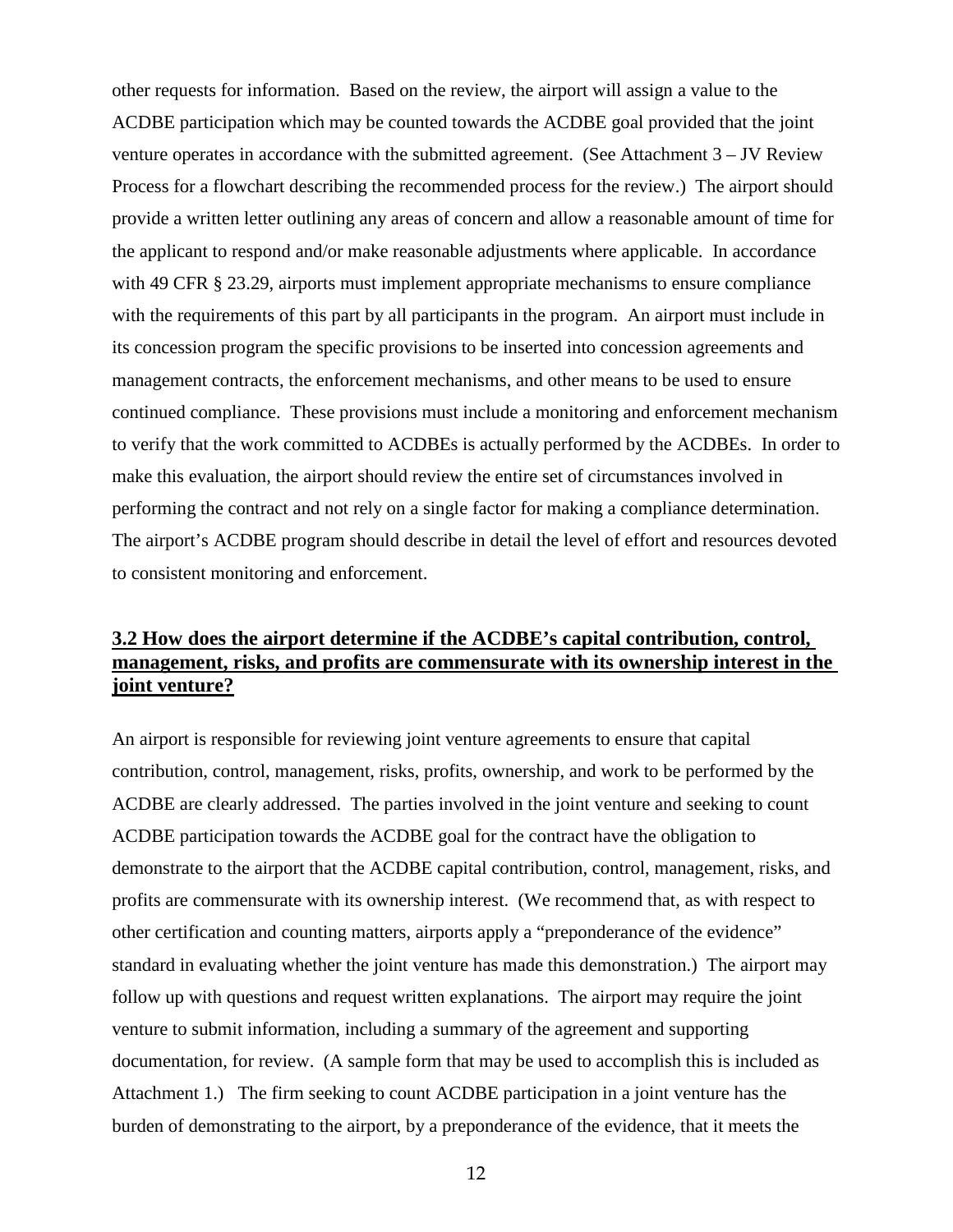requirements of the regulation with respect to being an eligible joint venture for counting purposes.

The following are tips for reviewing the various required areas for participation:

- **Capital contribution** The capital to be contributed by each party should be clearly specified in the joint venture agreement. The agreement should specify the initial capital contributions to be made by each party and how future capital contributions will be allocated. The ACDBE's portion of the initial and future capital contributions should be equal to its ownership percentage. A subsequent section of this guidance will discuss issues relating to **how** the capital is contributed (i.e., cash contributions or financing provided by the non-ACDBE joint venture participant).
- **Control** The ACDBE participant(s) in the joint venture should have control in proportion to their ownership interest and proportionate control of the governance of the joint venture. Each joint venture partner should assume full responsibility for executing each element of the work assigned to it. Usually, a joint venture will have a management committee (referred to by various names, including "Executive Committee" or "Board") that controls the overall business. The ACDBE participant(s) is usually a minority participant, owning less than 50% of the business. In this case, the ACDBE(s) can be out-voted on most of the business decisions made by the committee. This really means that for the most part, the joint venture is controlled by the party owning 51% or more of the business, usually not the ACDBE. However, the agreement should provide for control by the ACDBE of the activities for which it is responsible. This can be accomplished through direct control of their assigned role or establishment of a separate management committee or subcommittee in which the ACDBE has majority vote for issues involving facilities or responsibilities which it controls. In addition, there should be some major decisions requiring a unanimous vote to substantiate some level of control attributable to the ACDBE (e.g., items related to expansion, borrowing, lending money, etc.).
- **Management** The ACDBE participant must share in the management of the joint venture. The agreement should address the issue of the overall management, or governance, of the business of the joint venture and the day-to-day management of the joint venture's operation. The ACDBE participant should participate in the overall management, decision making, and day-to-day operations, including decisions

13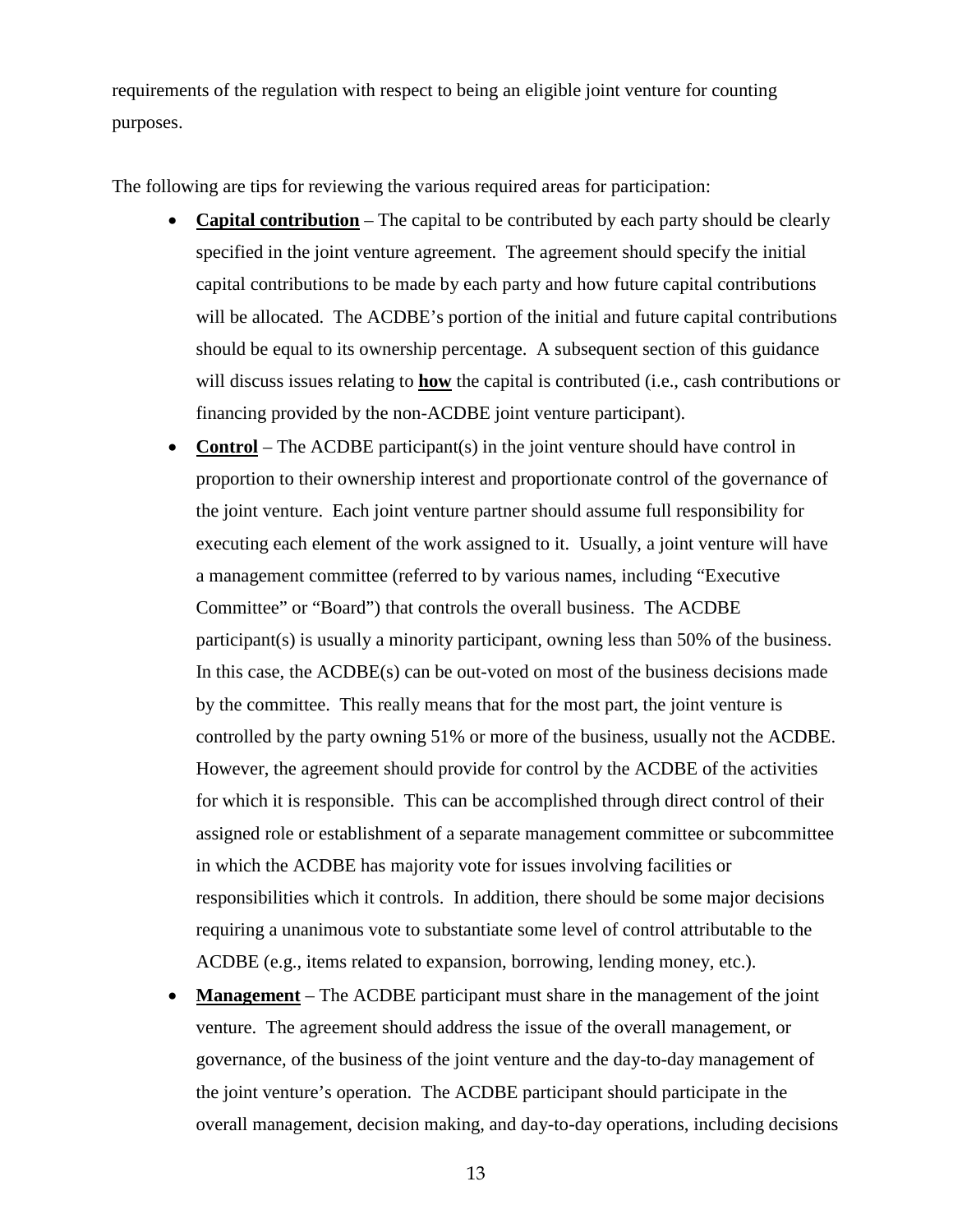on the hiring and firing of management personnel (and if appropriate nonmanagement personnel) for the joint venture to be eligible for ACDBE credit. This can be accomplished through a "Management Committee," as described under "control," though this is not the only acceptable mechanism. Under a management committee structure, the committee is responsible for managing and directing the business of the joint venture. Each participant is represented on the management committee and votes according to its ownership interest in the venture. Each participant on the management committee not only has a right, but an obligation to receive and consider the views of the ACDBE participant. The agreement should specify the frequency of the management committee meetings, and formal agendas and meeting minutes should be prepared. In addition, the agreement should provide for the day-to-day management of the joint venture and specify the roles and responsibilities of each participant. The issue of day-to-day roles and responsibilities assigned to the ACDBE participant is further discussed in Section 4.

- **Risks** Each of the participants in the joint venture must share in the risks of the business in proportion to their ownership interest. These risks include financial, legal, operational, etc. The agreement should include provisions for proportional sharing in profits as well as losses (see section 3.4). However, a monthly distribution of actual profits or monthly payment of a management fee, as defined in the agreement, consistent with industry standards, is permissible.
- **Profits** Each of the participants must also share in the profits and losses in proportion to the ownership interest. Accounting methods and the timing of distribution should be included in the agreement and reviewed for reasonableness by the airport. There should be no provisions in the agreement which have the effect of creating separate profit centers to siphon profits before each participant's share is calculated. For example, requirements to purchase goods and/or services from one of the participants that results in controlling profits remaining for distribution to the joint venture participants are not acceptable. However, purchasing goods and/or services from one of the participants may be acceptable if the terms are spelled out and the cost of the goods reflects the actual cost of the product plus any processing/handling costs and reasonable overhead expenses. Airports should carefully examine all accounting mechanisms to ensure that the distribution process is reasonable.

14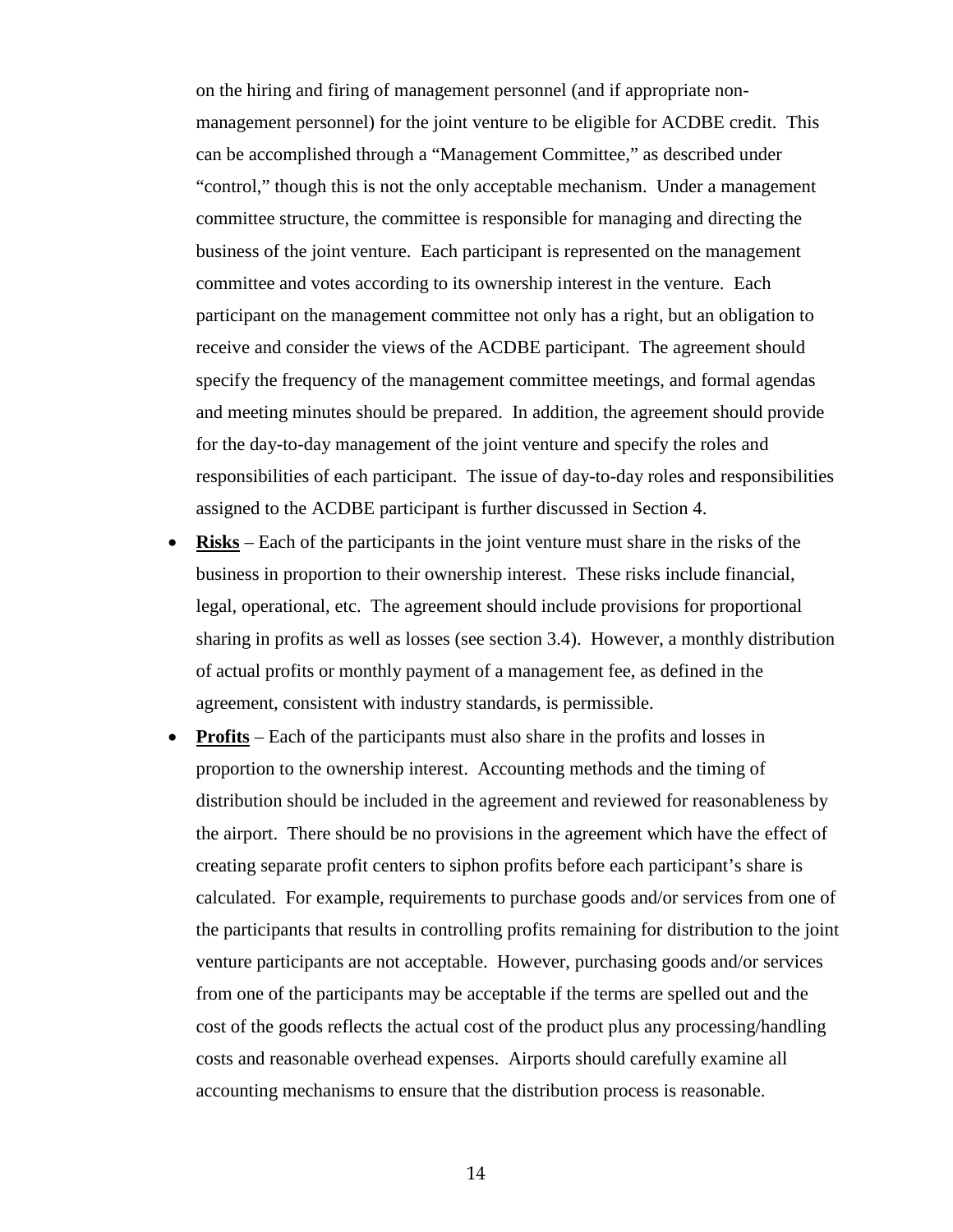#### **3.3 Can the non-ACDBE joint venture participant loan capital to the ACDBE joint venture participant?**

Yes, with some restrictions and adequate documentation of the loan agreement. The airport should review the loan agreement (and related financial documents) to ensure that the arrangement does not limit the ACDBEs participation in the venture (e.g., by limiting risk, control, etc.).

The agreement should specify the amount of capital to be contributed by each joint venture participant. Capital contributions may include, for example, capital investment in facilities, inventory, security deposit, assets, working capital and first month's rent. It is preferable that each participant provides its own capital contributions or obtains a loan from an independent third-party source. To assist the ACDBE with third-party sourcing for capital, the non-ACDBE participant may provide and is encouraged to support the ACDBE participant with technical assistance in preparing financial reports and presentations to commercial banks and financial institutions for the purpose of obtaining financing. We realize that it may not be possible in some cases for small ACDBE firms to obtain independent financing given the unique nature of the airport environment. In this case, the non-ACDBE participant may provide financing to the ACDBE participant upon the following conditions:

- The terms and conditions of such a loan should be comparable to prevailing market conditions offered by commercial lenders for similar type projects (e.g., in terms of such factors as duration, rate, fees, etc.).
- The loan should be evidenced by a promissory note or loan agreement clearly stating the terms and conditions of the loan, including: due date and payment method, interest rate, prepayment, defaults, and collateral.
- The note should be a full recourse note. The note should be personally guaranteed by the ACDBE and/or secured by assets outside of the ownership interest or future profits of the joint venture. Otherwise the business risk is reduced or eliminated for the ACDBE.
- The loan should not be for 100% of the capital requirement. The ACDBE should invest capital from its own resources or through a third-party arms-length loan at market conditions. Generally, 10%–20% of the capital required (including all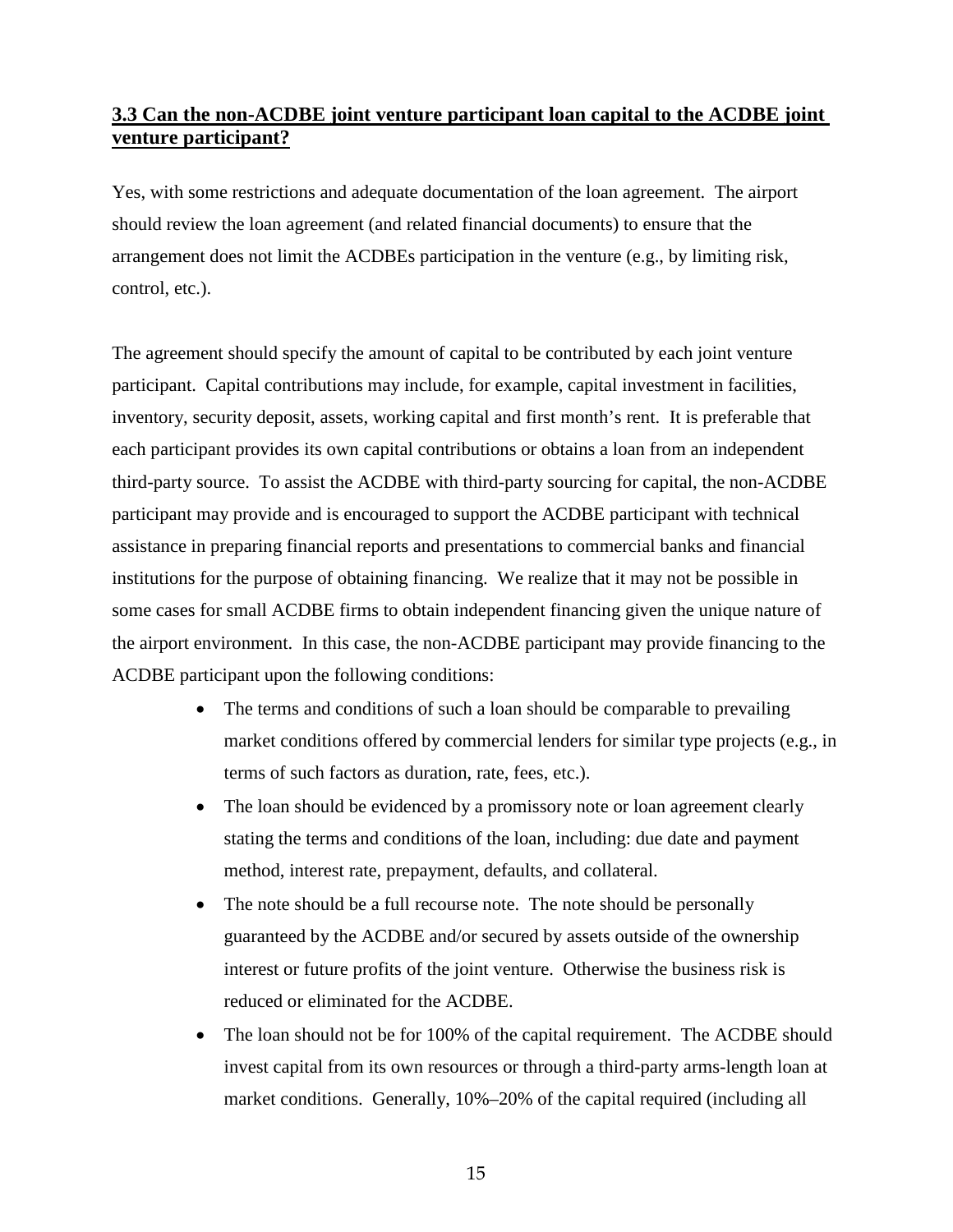capital contributions made to the joint venture, e.g., start-up capital, pre-opening expenses, facility construction, operating capital, reinvestment, etc.) is recommended as a benchmark to be provided by the ACDBE from its own resources or through a third-party as previously referenced.

- The term of the loan should not be longer than the term of the contract under which the joint venture operates (excluding options or extensions).
- There must not be provisions in the loan agreement which have the effect of limiting the ACDBEs ability to control its business or independently perform its designated role in the joint venture's business. Of course, this does not preclude a lender from including provisions in a loan agreement designed to preserve property that may have been pledged as collateral.

Some hold the view that the ACDBE participant should never borrow from the non-ACDBE participant as it leads to questions of independence and control by the ACDBE. However, we realize that the lack of access to capital is a real and substantial barrier to ACDBE participation in airport concessions. It may be difficult to obtain a loan for a joint venture business where the loan applicant has limited control over the business. Prohibiting such loans may limit the ability of ACDBEs to participate in joint venture businesses. However, in the event that it is necessary for the ACDBE to obtain a loan from the non-ACDBE joint venture participant, airports should ensure that the overall loan arrangement is consistent with the principle that the ACDBE participant brings his or her own property, capital, efforts, skills, and knowledge to the firm. Specifically, the financial arrangement should not be structured in a way that negatively affects the ACDBE's ownership and control under the DBE regulations. In addition, there should be safeguards that explicitly state that disagreements over operating the business should not be a basis for adverse action or penalties under the loan agreement.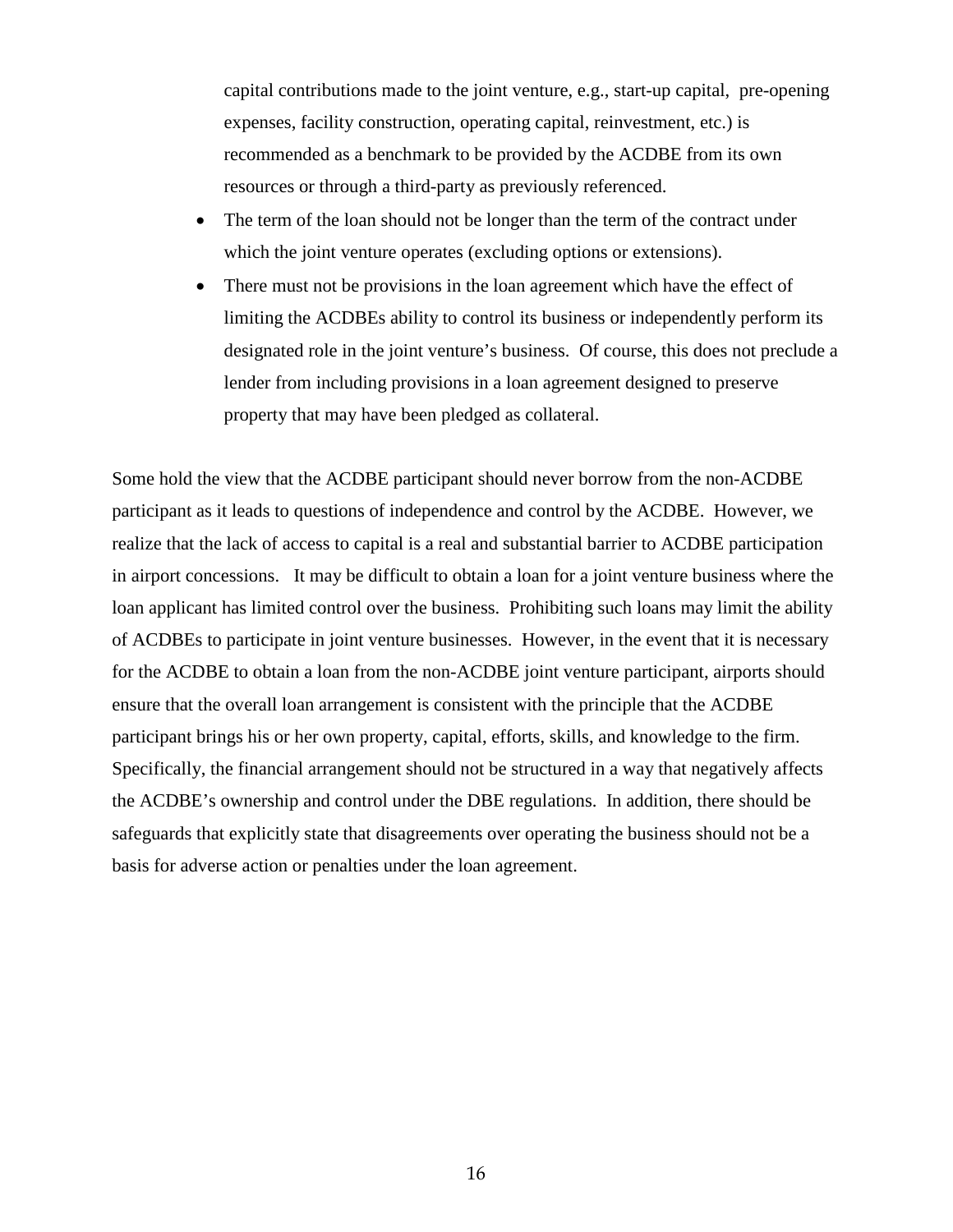#### **3.4 How should profits and losses be calculated and divided?**

The joint venture agreement should provide details on how profits and losses will be calculated and divided between the participants. The profit or loss of the joint venture should be distributed between the participants in proportion to their interest in the joint venture. Any funds or other forms of payment (including draws) that are taken from the joint venture assets, profits, distributions, etc., should be documented and accounted for in order for the airport to determine the amount of benefit each participant has received from the business during the year. The joint venture agreement should specify the timing of the distributions. We do not view as consistent with the regulatory requirement for commensurate sharing of risks and profits any provision in an agreement that calls for a party: (1) to be entitled to a distribution of money regardless of the profitability of the joint venture, or (2) to have a debt that is a portion of a joint venture participant's risk in the joint venture forgiven by another party.

#### **3.5 Are service and management fees acceptable?**

Yes, subject to some restrictions. The joint venture agreement should state, if applicable, "management fees" or "service/administrative fees" to be paid to the various participants, dependent upon a participant's contribution to the "indirect" management of the operation (i.e., corporate overhead or corporate support services). The fees charged should be reasonable, and not used as a method of draining profits of the joint venture to the benefit of a particular participant. In addition, management fees are not to be used in place of a "draw" arrangement. Service and management fees should represent a recovery of costs and not profit to the non-ACDBE if it is the provider of the service. The agreement should specifically address how the costs for such services are derived, the ability of the ACDBE to participate in the selection of the service provider, and a vehicle for monitoring and/or auditing such costs.

#### **3.6 Can the ACDBE or joint venture purchase inventory, supplies, services, etc., from the non-ACDBE?**

The agreement should not mandate that the ACDBE participant or joint venture purchase inventory, supplies, or services from the non-ACDBE participant. The ACDBE should always have the option of obtaining goods and services on an arms-length, market price basis from any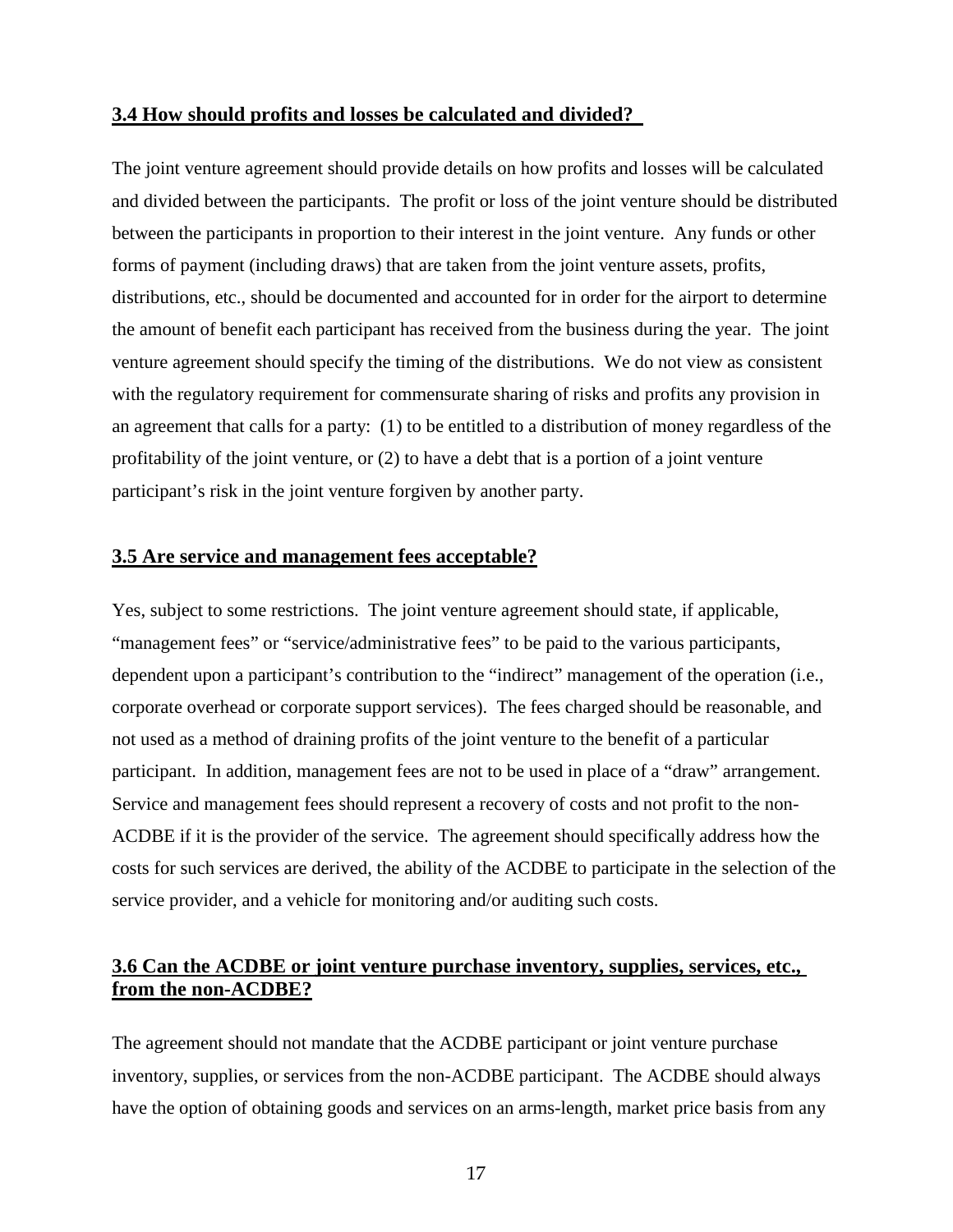source. However, a joint venture agreement may allow such purchases from a non-ACDBE participant. This may be advantageous when, for example, the non-ACDBE participant can obtain the goods or services at a lower rate/price than the ACDBE participant. In such a case, however, we believe it would be inconsistent with the nature of a joint venture as defined in Part 23 for the non-ACDBE to charge a markup for these goods and services. The joint venture agreement should specifically address how the costs for such products and services are derived and provide a vehicle for monitoring and/or auditing such costs.

Unless the operation is a franchise, the ACDBE participant or joint venture should have the option to purchase products and services from an unrelated third party on a market price/armslength basis. In the case of a franchise, the joint venture should have the same option providing it does not conflict with the franchise agreement requirements.

#### **Section 4 – Counting ACDBE joint venture participation towards ACDBE goals**

#### **4.1 How is ACDBE participation in a joint venture counted towards ACDBE goals?**

49 CFR § *23.55(d)* states as follows:

*When an ACDBE performs as a participant in a joint venture, count a portion of the gross receipts equal to the distinct, clearly defined portion of the work of the concession that the ACDBE performs with its own forces toward ACDBE goals.*

The definition of a joint venture states that the ACDBEs share in the capital contribution, control, management, risks, and profits of the joint venture is commensurate with its ownership interest. Therefore, before the airport considers the ACDBE credit to be given, the airport will have a good idea of the credit that is desired, since it should be commensurate with ownership percentage. For example, if the ACDBE ownership in a joint venture is stated as 25%, it is likely that the joint venture participants are seeking to count the ACDBE participation at 25%. The airport should look at the roles and responsibilities of the ACDBE and determine if the claimed ownership appears reasonably proportionate to the "distinct, clearly defined portion of the work performed by the ACDBE." (Note: The phrase "with its own forces" is addressed in the following section.) Some slight variations may occur due to the fact that the measurement is somewhat subjective in certain categories (e.g., overall management and portion of the work). The key factor is the reasonableness of the claimed participation after reviewing all of the elements of the joint venture.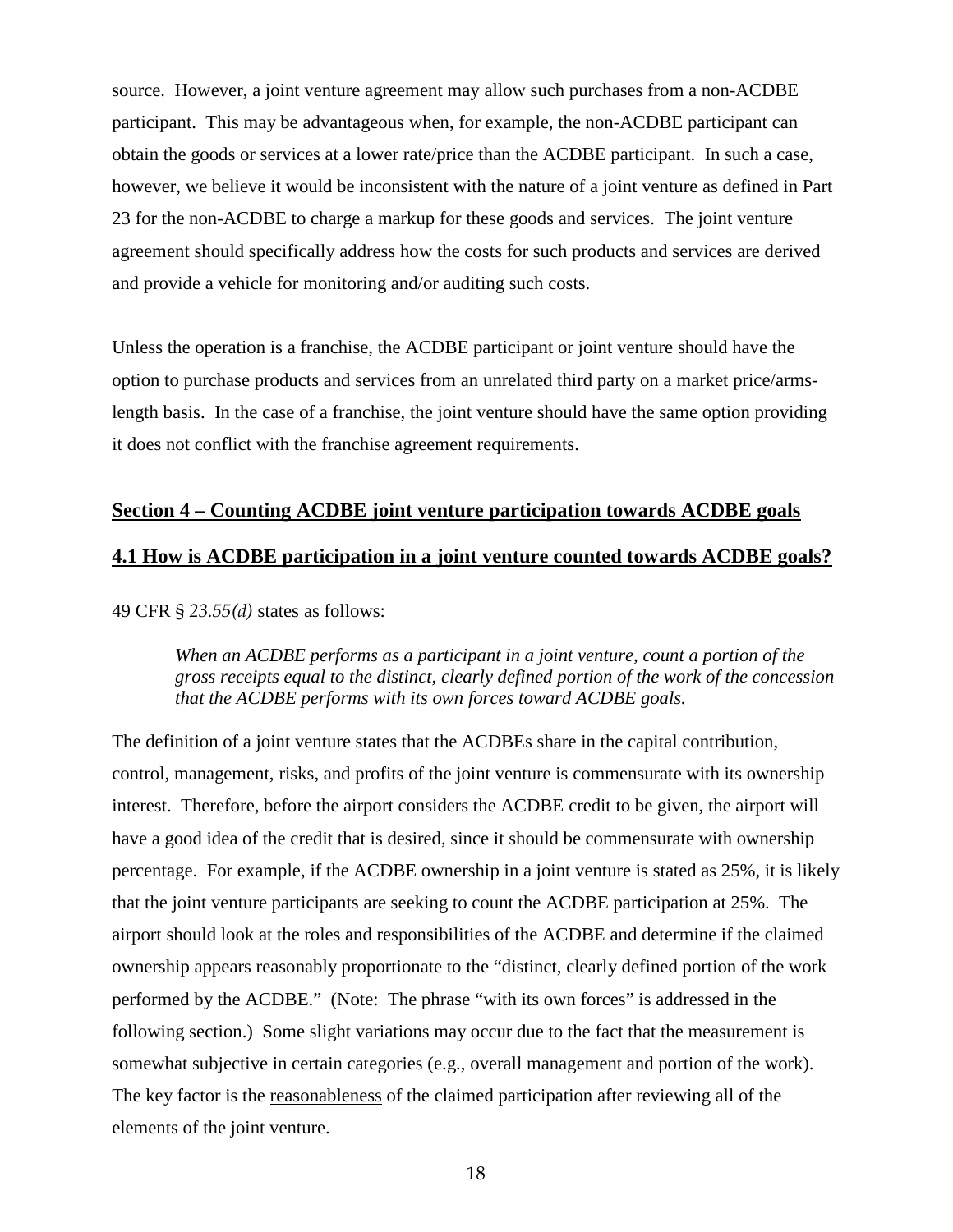

As illustrated in the chart above, the review of joint venture agreements is comprised of: (1) confirming that the ACDBE participant is a certified ACDBE in the applicable trade; (2) making a determination that the agreement meets the definition of a joint venture under the regulation, and; (3) determining the appropriate credit based on the "distinct, clearly defined portion of the work performed by the ACDBE." Once the airport has reviewed the joint venture agreement to ensure that it meets the definition of a joint venture in accordance with the regulation (i.e., in terms of the various areas being commensurate with ownership interest) the airport should proceed to a review of the distinct, clearly defined portion of the work assigned to the ACDBE in order to determine how to count ACDBE participation towards the ACDBE goal.

The following are tips for accomplishing this review:

1. The assigned role of the ACDBE should be distinct and clearly defined. Analyze the written description of the roles and responsibilities of each participant. The description of the work to be performed by the ACDBE should be clear. Descriptions that are vague are not acceptable. For example, phrases such as "participate in the budgeting process," "assist with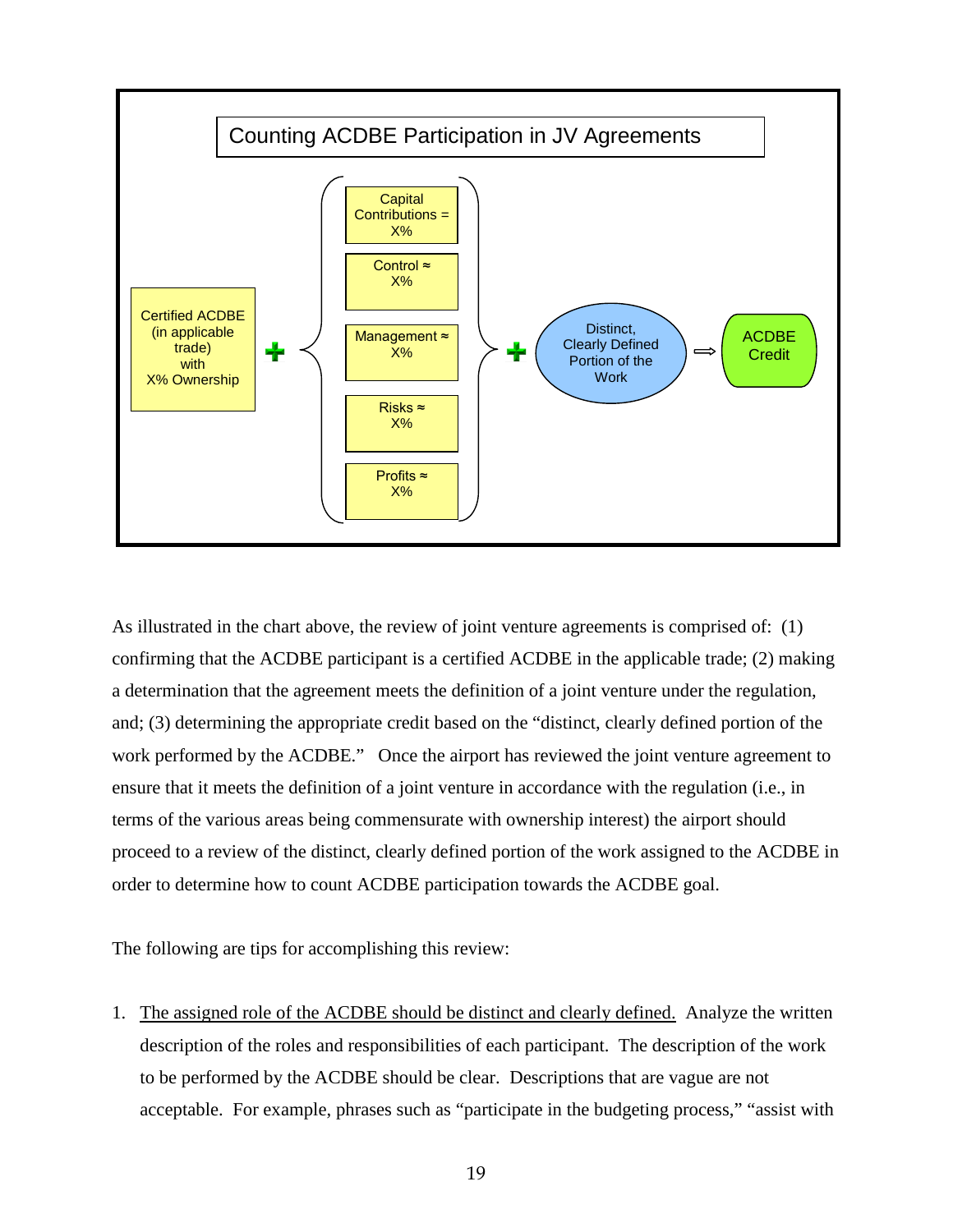hiring," "work with managers to improve customer service" do not alone provide any basis for awarding credit since none of these represent a "distinct, clearly defined" portion of the work. ACDBE credit should not be given for tasks which are vaguely worded and cannot be monitored.

#### 2. A comprehensive role in the complete operation of a separate location under the contract is easier to count.

The preamble to 49 CFR Part 23, revised in 2005, states as follows:

*"As a policy matter, we believe it is preferable for ACDBE joint venture participants to actually have a defined role in the revenue-generating activities of the business (e.g., the joint venture runs four food service locations in the airport, and the ACDBE is directly responsible for one of them). There is a greater likelihood of confusion, counting, and other administrative difficulties, as well as of abuse, when ACDBE participation is claimed for joint ventures in which the ACDBE participant has only a vaguely defined role in the entity as a whole."*

Clearly, joint ventures structured so that the ACDBE actually has a role in the operation of the business are preferable for counting purposes to those in which the ACDBE is assigned a vague role in the overall operation. The determination of credit is much simpler and easier to document in such a case. In addition, monitoring the participation also becomes less cumbersome. In the event that an operating role is assigned, credit can be counted at the level of gross receipts earned by the operations managed by the ACDBE. This is not to say that managerial or "back office" functions cannot be credited. However, if the role of the ACDBE participant can't be quantified or qualified, it can't be counted.

3. Roles, especially minor roles, relating to the performance of an activity in support of the overall operation may present challenges. In the event that the ACDBE is assigned a distinct, clearly defined role that does not involve managing a revenue-generating activity, but is rather a task for which gross revenues cannot be directly correlated, it is difficult to determine the credit to be assigned. If the role assigned involves activities that occur on an ongoing basis, and with regard to a core function, crediting participation is easier. However, if the role of the ACDBE occurs on an "as-needed" basis and is a minor function, it is very difficult to predict, in advance, the level of the ACDBE participation and therefore difficult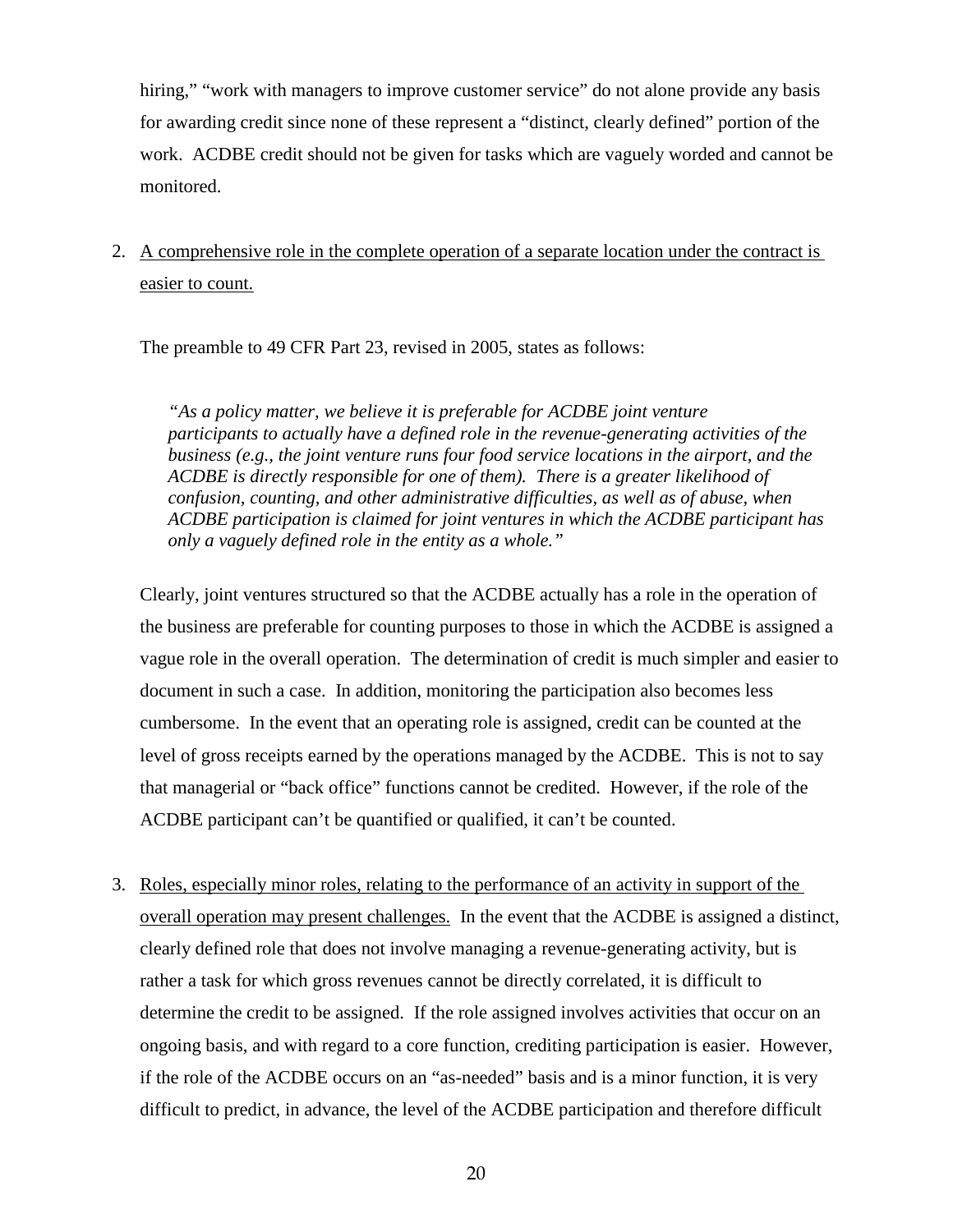to determine credit for ACDBE participation at time of review. The ACDBE must perform a commercially useful function. Assuming that the role assigned is one that is required on an ongoing, predictable basis, it will be necessary to determine how much credit, if any, should be assigned to the role. In order to make a determination, the airport should have an understanding of the tasks involved in managing and operating the business as well as the level of difficulty and relative importance of each task. The airport should break down the business into major components and determine if the claimed ownership percentage would reasonably appear to correspond with the assigned task(s). It is the obligation of the firm seeking ACDBE credit to clearly present the information necessary and provide additional information and/or documentation as requested for a determination to be made. If the airport cannot make a reasonable judgment that the ACDBE performs a distinct, clearly defined portion of the work proportionate to its ownership interest, it may reject the joint venture for ACDBE credit or count a smaller percentage than claimed toward ACDBE participation. Please note once again that if the role of the ACDBE participant in the joint venture operation can't be quantified, it can't be counted.

#### **4.2 How can the value of the ACDBE role be determined?**

There are a number of steps that should be taken to assist in determining the value of ACDBE participation.

First, the airport may examine the typical business practice of each of the firms participating in the joint venture to determine if their assigned roles appear logical. For example, if the non-ACDBE firm is a retail firm with operations at 50 other airports and the ACDBE firm has 5 years of experience operating a candy store in the local mall, it would seem unreasonable to assign the buying of merchandise to the ACDBE participant since the larger firm would almost certainly have greater skills, knowledge and purchasing power than the ACDBE.

The airport may also look at how the non-ACDBE participant performs the role(s) assigned to the ACDBE operator at its other operations. For example, if the ACDBE is assigned to recruit minority employees, the airport should request information regarding how this is performed at other locations in which the non-ACDBE operates without an ACDBE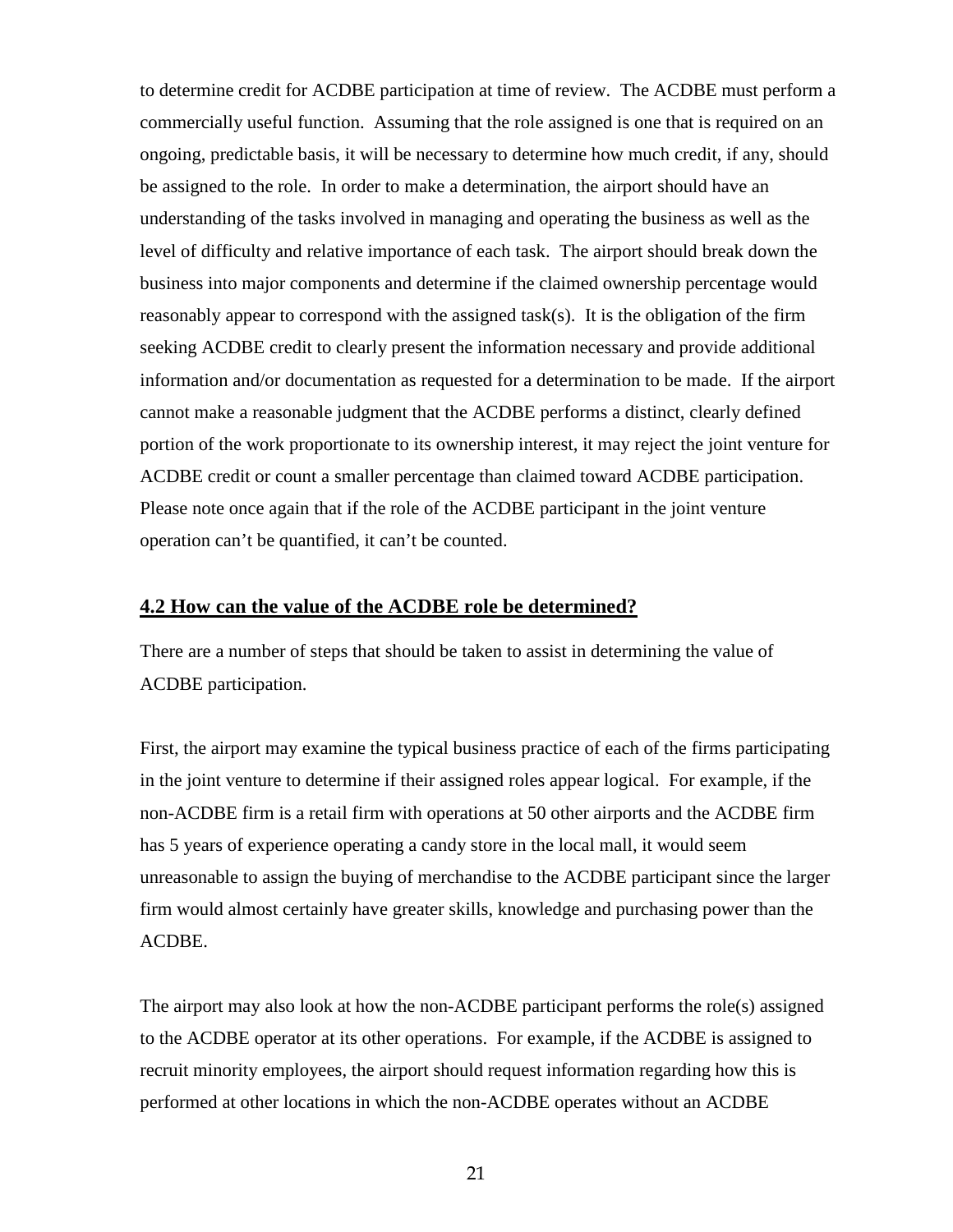participant and request documentation regarding the cost (and the value) of performing that task without the ACDBE participant. Further, the airport could develop a chart of tasks to provide a framework for assigning credit. Attachment 2 will provide examples of how this may be accomplished. Since each business operation is unique and often complex, the value of specific tasks may vary from operation to operation. The role of each participant should be evaluated in the light of the specific business opportunity being performed. Ultimately, it is the joint venture participants who should provide information which would lead a reasonable person to conclude that the roles of each party justify the claimed ACDBE participation credit.

#### **4.3 What does "performs with its own forces" mean?**

If persons employed directly by the ACDBE perform the tasks associated with its participation in the joint venture, then the ACDBE is clearly performing that work with its own forces. For purposes of counting ACDBE joint venture participation, however, we view work performed by employees of the joint venture entity or a non-ACDBE participant in the joint venture as performed by the ACDBE's "own forces" IF the ACDBE has the power to control those employees with respect to the performance of the ACDBE's role.

Ideally, the "distinct clearly defined" portion of the work performed by the ACDBE participant in a joint venture would be performed by the ACDBE's own employees. This provides a clearer view of the management and control over the element of work attributed to the ACDBE. However, in some circumstances it may be advantageous for the joint venture or the non-ACDBE to employ the staff in order to provide comparable compensation and benefits to all employees. In the event that some employees are employees of the joint venture or the non-ACDBE, the ACDBE portion of the work can be considered as being performed "with its own forces" if the ACDBE has the power to control staff with regard to the performance of the work for which the ACDBE is responsible, analogous to the utilization of contract employees.

There should be a higher burden of proof that the ACDBE controls the employees performing its designated portion of the work in instances when the employees are employees of the joint venture and an even higher burden of proof when the employees are employees of the non-ACDBE. Conversely, simply having the employees on the payroll of the ACDBE firm does not

22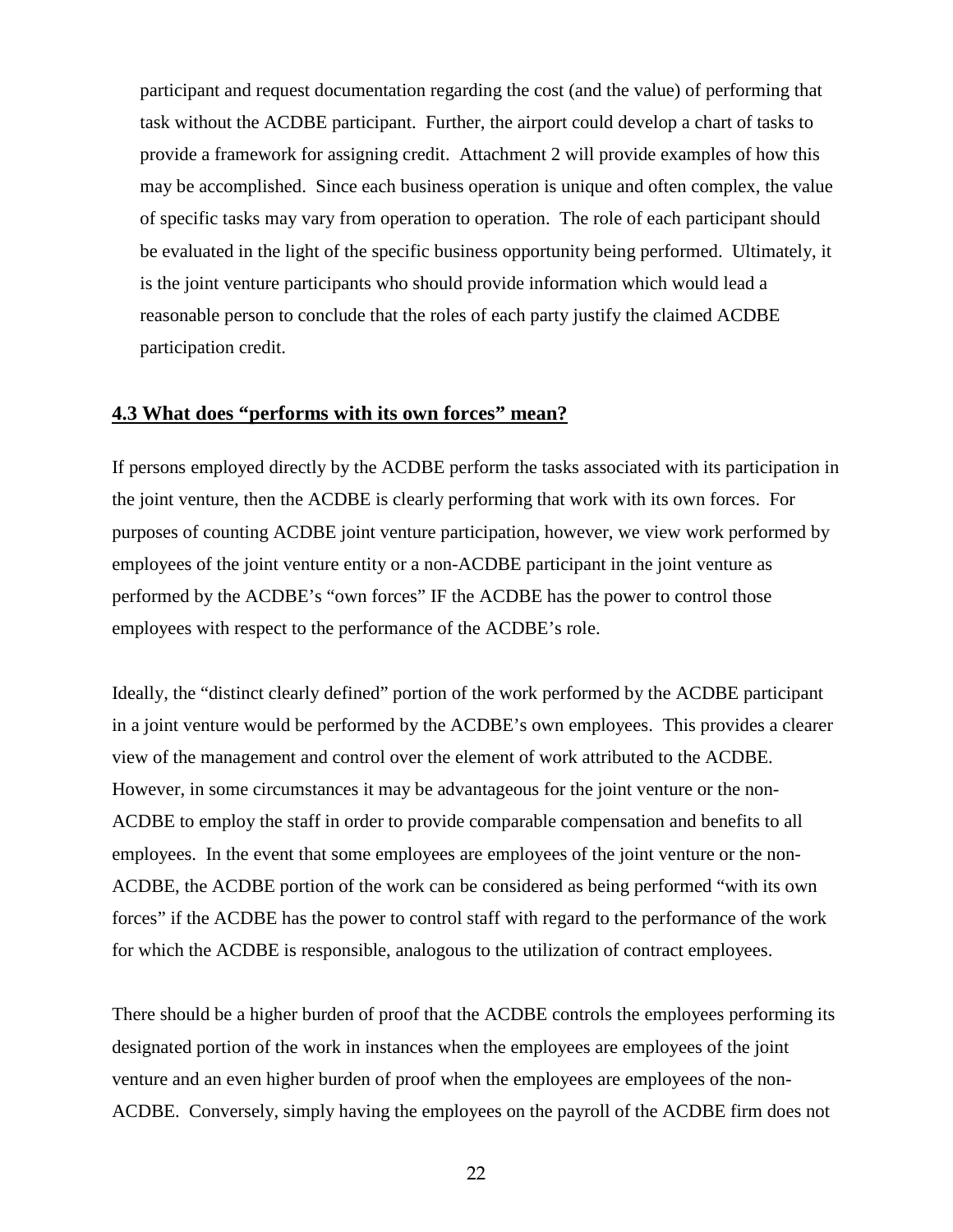remove the burden of proving that the ACDBE actually controls those employees. There should exist a reporting relationship between the staff responsible for the ACDBE portion of the work and the ACDBE. The ACDBE should have the power to hire and fire staff responsible for performing its share of the work without the approval of the non-ACDBE participant. One factor to be considered in evaluating the amount of participation to be counted is the evaluation of resources necessary to perform the ACDBE's assigned role. For example, if the joint venture employs 5 managers, 2 administrative/support staff members and 100 hourly employees, and the ACDBE has no employees reporting to it in the performance of its assigned role, then it would be very difficult to show that the role is a substantial one and, therefore, little, if any, credit might be counted towards ACDBE participation.

#### **4.4 What if the level of participation by the ACDBE changes?**

If it is determined that the ACDBE has not performed its role in accordance with the joint venture agreement in a given year, and has in fact participated less than expected, participation may be counted at less than originally approved for that year. In the event that the reduced level of participation is planned to continue, the airport should request that the joint venture participants amend their agreement to reflect the new level of participation.

If it is determined that the ACDBE has not performed its role in accordance with the joint venture agreement in a given year, and has in fact participated more than expected, participation may be counted at the originally approved level, but not higher. In the event that the increased level of participation is planned to continue, the airport should request that the joint venture participants amend their agreement to reflect the new, ongoing level of participation.

#### **Section 5 – Monitoring ACDBE participation in joint ventures**

#### **5.1 What is needed in terms of monitoring the joint venture?**

It is the responsibility of the airport to monitor the operation of the joint venture to ensure that the joint venture is operating as intended and approved, and that the ACDBE participant's participation is real and meaningful. Should the airport find that this is not the case, the airport could find the joint venture in default of its contract. In addition, if the ACDBE is found to have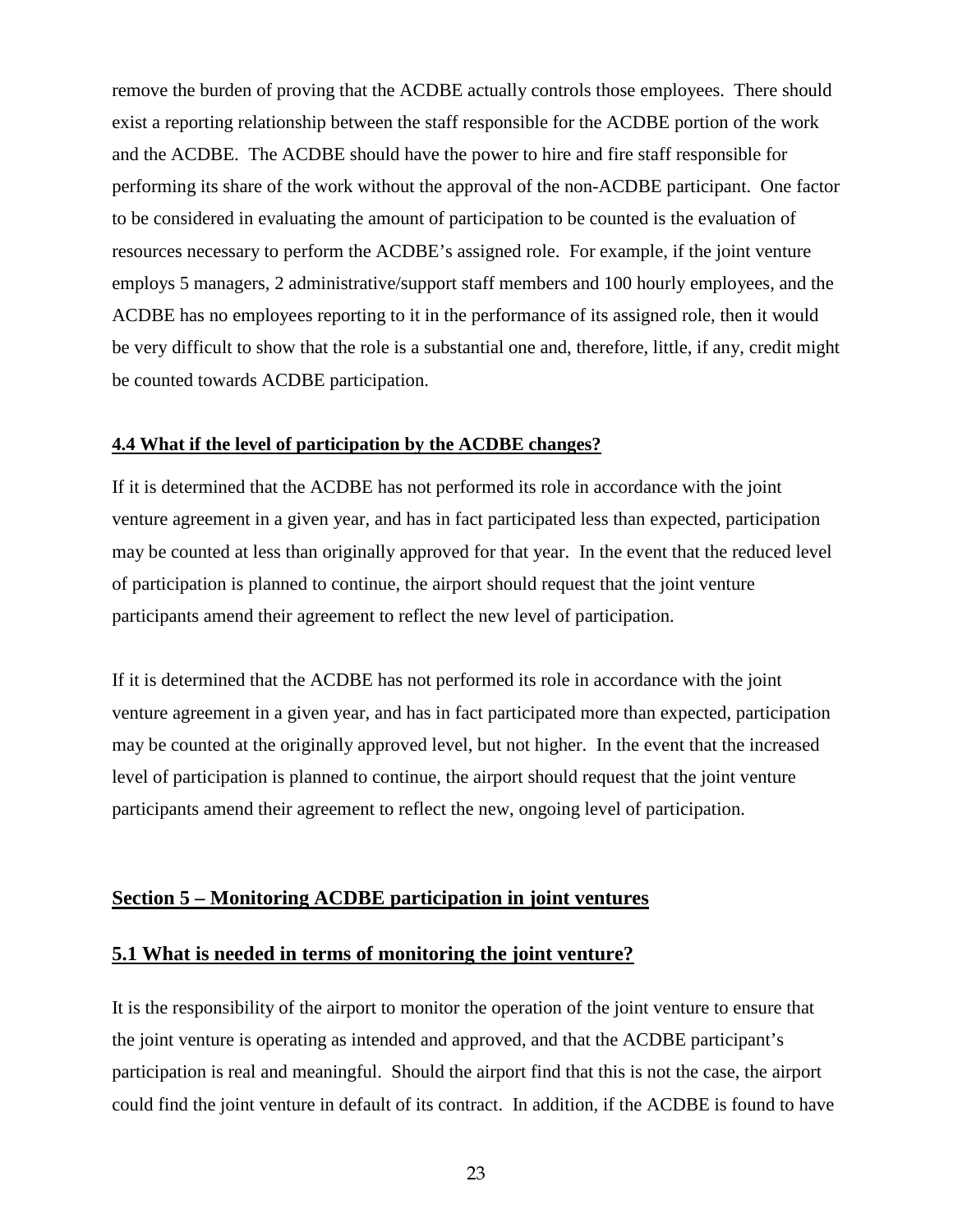relinquished an element of control in the joint venture, the airport should immediately review the firm's certification eligibility or refer the matter to the certifying authority, and where appropriate, initiate decertification of the firm in accordance with § 26.87. The airport should develop a formal monitoring program that includes, at a minimum, the following elements:

- Annual verification of the status of the ACDBEs certification eligibility
- Periodic (not less than annual) review of the managing entity's meeting minutes and reports
- On-site visits to the operation
- Periodic interviews with the joint venture participants, managers, and employees
- Review of any documentation, including financial reports and agreements, necessary to ensure compliance with the agreement

#### **5.2 What is included in the airport's agreement with the joint venture?**

In addition to the items specifically stated in 49 CFR § 23.9, the airport should include in its agreement with the joint venture firm a requirement for regular or periodic submission of reports and other forms of communications between the non-ACDBE participant and the ACDBE participant. The agreement should require the joint venture to submit agendas, minutes, and attendance rosters from the managing entity's meetings; financial reports; and other information deemed appropriate by the airport. The agreement with the joint venture should also provide for sanctions for failing to operate in accordance with the joint venture agreement. The sanctions should be similar to those imposed for other defaults under the contract.

#### **5.3 What annual updates and changes are required?**

There are no annual updates required for joint venture agreements. However, changes to the agreement should be submitted for review prior to implementation. Also, once certified, the ACDBE participant in the joint venture must comply with 49 CFR Part 23, including but not limited to § 23.31. These requirements include annually submitting an affidavit or declaration that there have been no changes in the ACDBE participant's circumstances affecting its certification eligibility. At any time there is a change in circumstances affecting the ACDBE participant's ability to meet size, disadvantaged status, ownership or control requirements, or a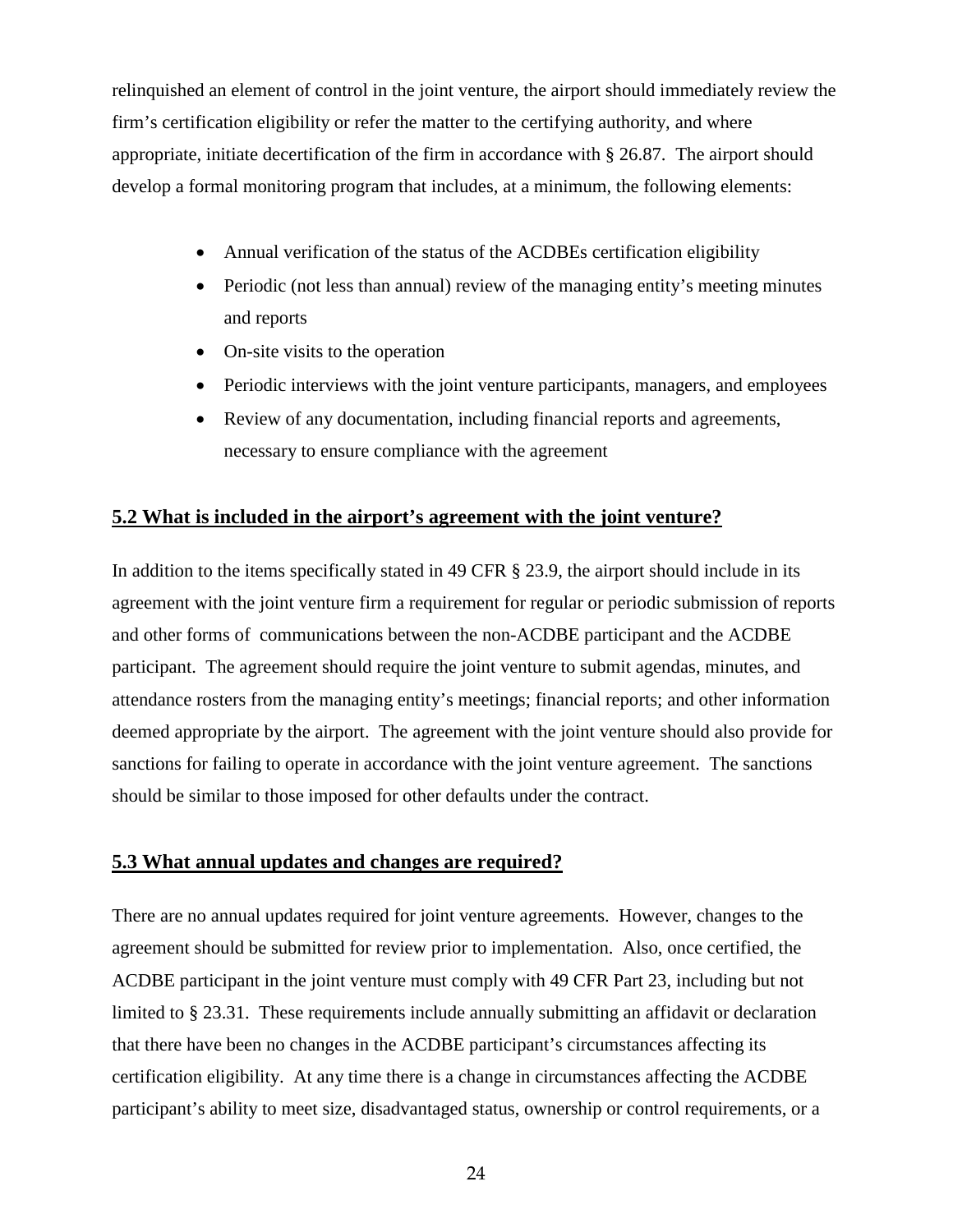material change in the information provided in the application, the ACDBE participant must submit this information to the airport. Similarly, proposed material changes in the joint venture agreement, including management responsibilities among the participants, ownership, or control, should be submitted to the airport. In such cases, the airport should review and respond to the proposed changes within a reasonable period of time.

#### **Section 6 – Additional information**

#### **6.1 Can a joint venture be certified as an ACDBE?**

No. Joint venture entities, themselves, are not certified as ACDBEs. In order to count towards ACDBE participation, one or more of the **joint venture participants** must be a certified ACDBE. Even if the joint venture is more than 51% owned by an ACDBE firm, it is not certified as an ACDBE because, by definition, a joint venture is an association of firms, not individuals. The regulation states as follows:

§ *26.73(e) An eligible DBE firm must be owned by individuals who are socially and economically disadvantaged. Except as provided in this paragraph, a firm that is not owned by such individuals, but instead is owned by another firm -- even a DBE firm - cannot be an eligible DBE.* 

Therefore, a joint venture cannot be certified as an ACDBE.

With regard to certification, the regulation provides for an exception to the above as follows:

§ *26.73(e)(1) If socially and economically disadvantaged individuals own and control a firm through a parent or holding company, established for tax, capitalization or other purposes consistent with industry practice, and the parent or holding company in turn owns and controls an operating subsidiary, you may certify the subsidiary if it otherwise meets all requirements of this subpart. In this situation, the individual owners and controllers of the parent or holding company are deemed to control the subsidiary through the parent or holding company.*

However, this would not apply to joint ventures since the ACDBE participant in a joint venture must be certified in order to count towards ACDBE participation in a joint venture and holding companies are not certified; only the subsidiary can be certified. Therefore, a holding company cannot be an ACDBE participant in a joint venture.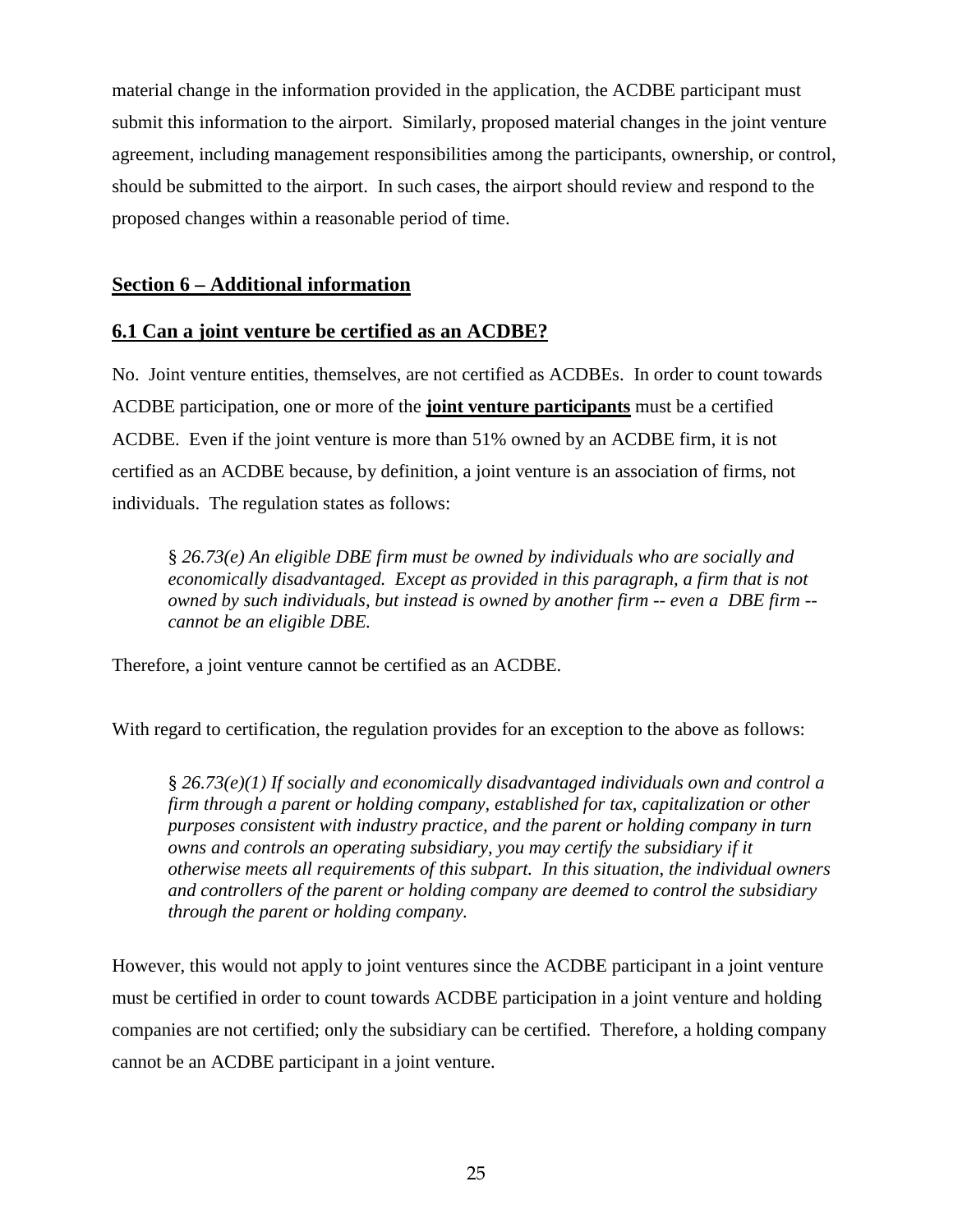#### **6.2 Does the ACDBE participant in a joint venture have to be certified in a specific type of work?**

Yes. ACDBE firms must be certified in the type of work to be undertaken by the joint venture (e.g., an ACDBE participant in a retail joint venture must be a certified as an ACDBE retail operator). An ACDBE firm is required to share in the management and control of the operation. In order to do so, the ACDBE should be capable of participating at this level. In addition, the ACDBE should have involvement in the broader areas of the operation which would enable them to gain operating experience for the purpose of competing independently for operations in the future. The implementation of joint ventures which promote participation in the provision of services not related to the overall management of the operation does not support the objectives of the program. Certified firms may request that a trade be added to their certification.

49 CFR Part 23 states as follows:

*§ 23.31(a) As a recipient, you must use, except as provided in this subpart, the procedures and standards of part 26, §§ 26.61–91 for certification of ACDBEs to participate in your concessions program. Your ACDBE program must incorporate the use of these standards and procedures and must provide that certification decisions for ACDBEs will be made by the Unified Certification Program (UCP) in your state (see part 26, § 26.81).*

49 CFR Part 26 states as follows:

*§ 26.71(n) You must grant certification to a firm only for specific types of work in which the socially and economically disadvantaged owners have the ability to control the firm. To become certified in an additional type of work, the firm need demonstrate to you only that its socially and economically disadvantaged owners are able to control the firm with respect to that type of work. You may not, in this situation, require that the firm be recertified or submit a new application for certification, but you must verify the disadvantaged owner's control of the firm in the additional type of work.*

In an effort to ensure that appropriate time is allowed for firms to be certified as ACDBEs, airports should set their deadlines and requirements keeping this in mind. Non-ACDBE joint venture participants and potential ACDBE joint venture participants should be cautious about investing capital in a project before the appropriate certification is issued by the certifying agency and the joint venture agreement is approved for counting by the airport. In the event that the potential ACDBE participant is not certified or the joint venture is not approved for counting,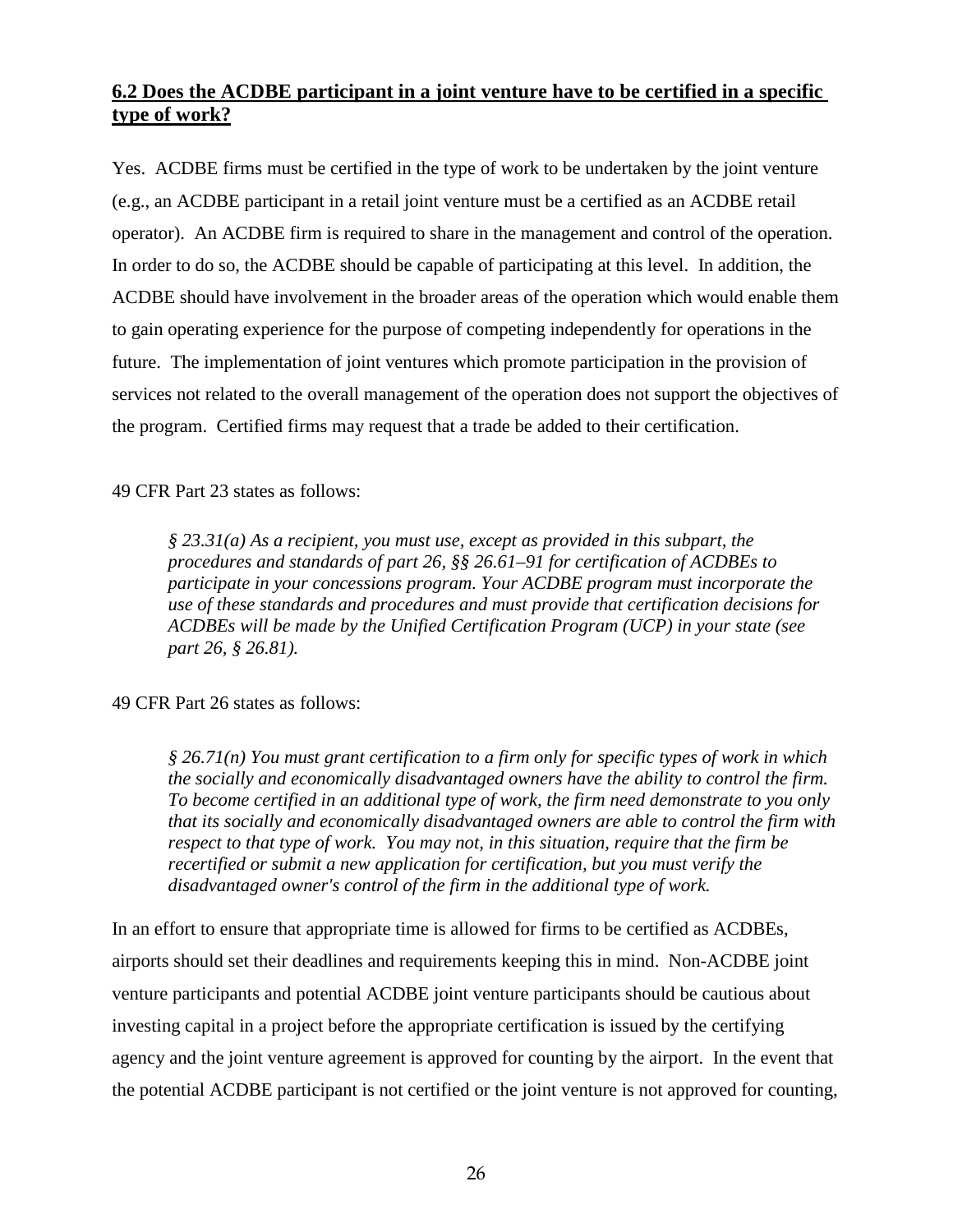and as a result, the joint venture is not executed, the return of capital is a business/contract issue between the parties and not subject to reimbursement by or assistance from the airport.

A stated overarching objective of the DBE and ACDBE programs is to ensure that only firms that fully meet the eligibility standards are permitted to participate in the program (see § 23.1 and § 26.1). Airports should be cautious when reviewing joint venture agreements to ensure that the ACDBE's participation in the joint venture does not result in the sacrifice of independence or loss of control of the ACDBE. If the ACDBE loses its independence or control over its business as a result of the joint venture, the ACDBEs certification eligibility is compromised. Any suspected loss of control or independence should be referred to the certifying agency, which shall institute decertification proceedings, if appropriate, consistent with § 26.87.

#### **6.3 Should the joint venture agreement provide for the dissolution of the joint venture in the event that the ACDBE participant ceases to be an eligible ACDBE?**

No. 49 CFR Part 23 states as follows:

§ *23.39 (e) When you remove a concessionaire's eligibility after the concessionaire has entered a concession agreement, because the firm exceeded the small business size standard or because an owner has exceeded the personal net worth standard, and the firm in all other respects remains an eligible ACDBE, you may continue to count the concessionaire's participation toward ACDBE goals during the remainder of the current concession agreement. However, you must not count the concessionaire's participation toward ACDBE goals beyond the termination date for the concession agreement in effect at the time of the decertification ( e.g. , in a case where the agreement is renewed or extended, or an option for continued participation beyond the current term of the agreement is exercised).*

Given the fact that the participation of the ACDBE would continue to count in the above circumstance, the agreement should not permit the dissolution of the joint venture agreement in this event. However, if the ACDBE is decertified for reasons which prevent the counting of participation in the joint venture, such as sale of the majority interest in the company or fraud, it is reasonable to allow a provision for dissolution or the buyout of the ACDBE participant. Resolution of this issue would be handled between the parties.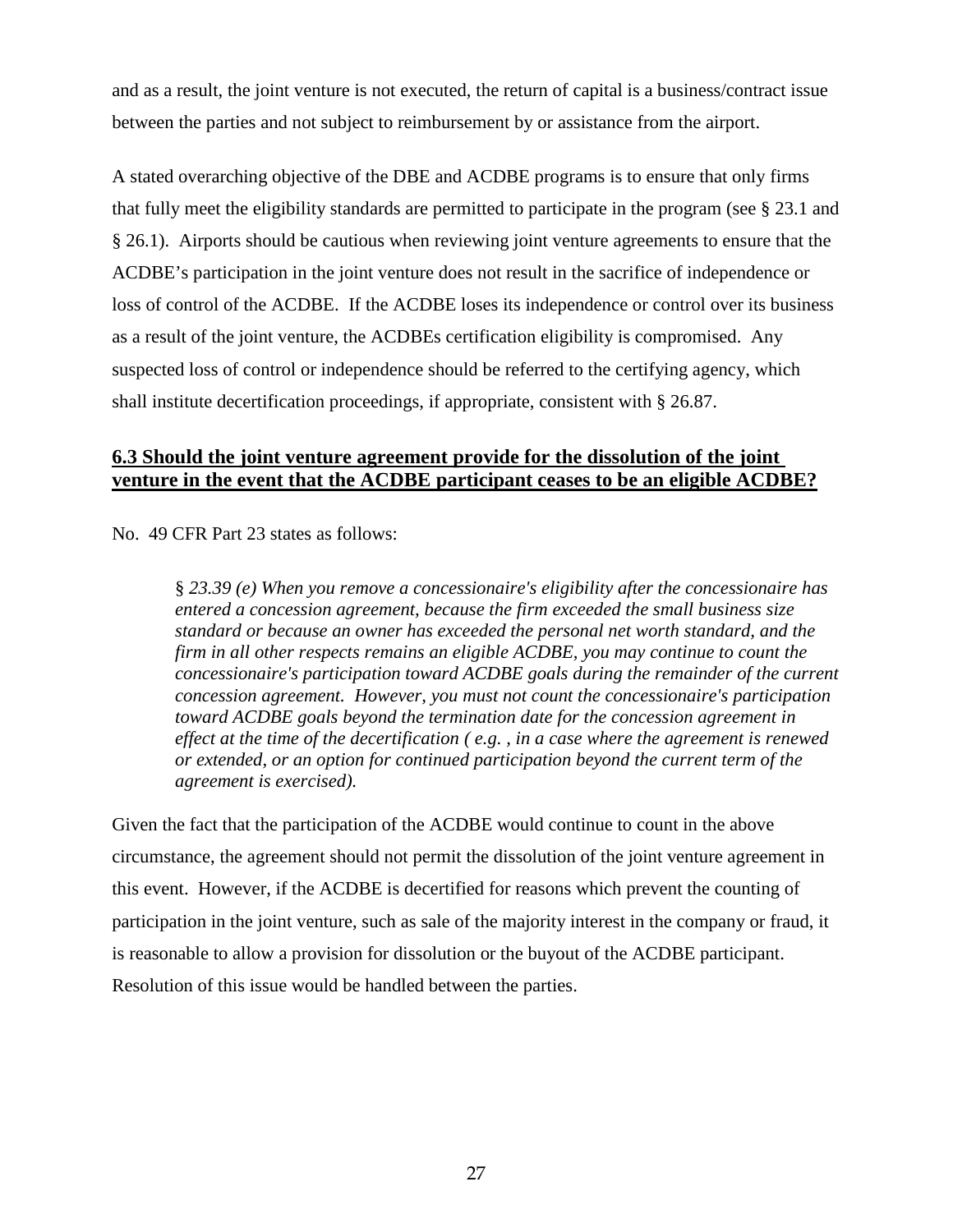#### **6.4 Is the airport subject to enforcement of interpretations presented in this guidance for existing joint ventures? Is the guidance retroactive?**

Yes, the airport is subject to enforcement of interpretations presented in this guidance. This guidance seeks to clarify many of the issues surrounding ACDBE participation in airport concession joint venture agreements. Airports are instructed to review existing concession joint ventures for which ACDBE participation is counted towards goals to ensure compliance with this guidance. With regard to credit for ACDBE participation, the FAA will not penalize airports for past misinterpretations, nor will adjustments to past accomplishment reports be required. However, future counting of ACDBE participation in existing joint venture agreements should be determined in light of this guidance. Future annual concession accomplishment reports should reflect the appropriate credit. This will require a re-evaluation of joint venture agreements currently operating to determine the appropriate level of ACDBE participation which should be counted. If there is a small difference, airports are encouraged to pursue an increase in the ACDBE role. If there is a significant difference as a result of this re-evaluation, airports are encouraged to look for other sources or methods for increasing participation (e.g., new opportunities and/or ACDBE goods and services). Airports are advised to evaluate their entire program and find avenues and opportunities for achieving their overall goal. This may or may not include the renegotiation of the ACDBE role in joint venture agreements already in place. Past mis-counting of ACDBE participation in joint venture agreements, except in cases of intentional misrepresentation, should not be a reason for an airport to find the joint venture in default of the concessions agreement or lease, nor should it be a reason to for the non-ACDBE to find the ACDBE in default of the joint venture agreement.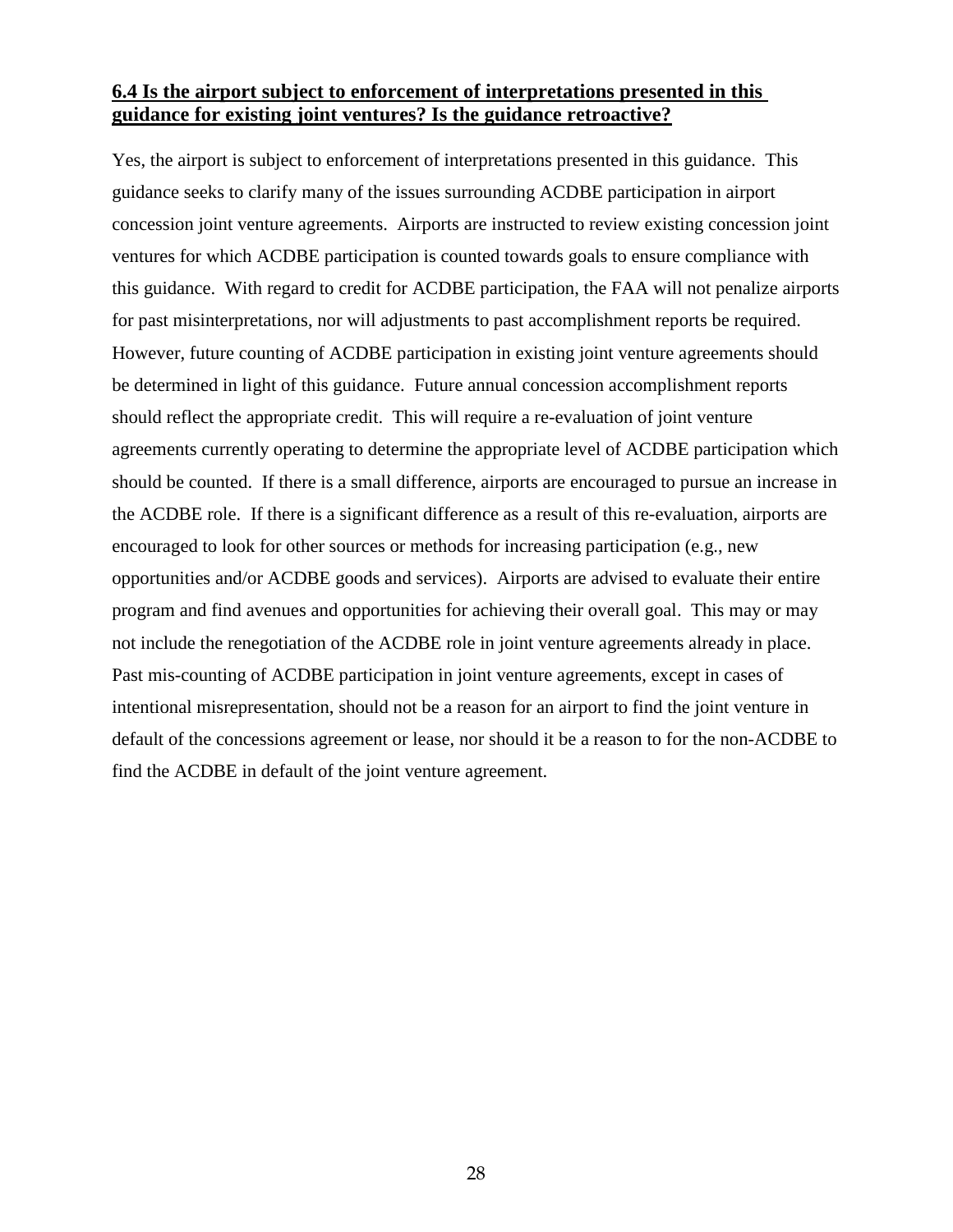#### **6.5 What enforcement mechanisms are available to the Department in the event of noncompliance or misconduct?**

The same compliance and enforcement and compliance mechanisms apply under Part 23 as under Part 26. Under 49 CFR § 26.105, airports are subject to sanctions under FAA statutes and regulations if they fail to comply with DBE regulations. Under 49 CFR § 26.107, businesses working in the DBE or ACDBE program who engage in misconduct may be subject to suspension or debarment, enforcement action under 49 CFR Part 31, Program Fraud and Civil Remedies, or criminal prosecution. The Department of Transportation's Office of Inspector General (OIG) makes investigating and prosecuting DBE fraud a priority. The OIG, working with U.S. attorneys' offices, has helped to create successful criminal prosecutions for fraudulent conduct in the DBE and ACDBE programs. Anyone who becomes aware of fraud, waste, or abuse in these programs should inform OIG as well as FAA officials.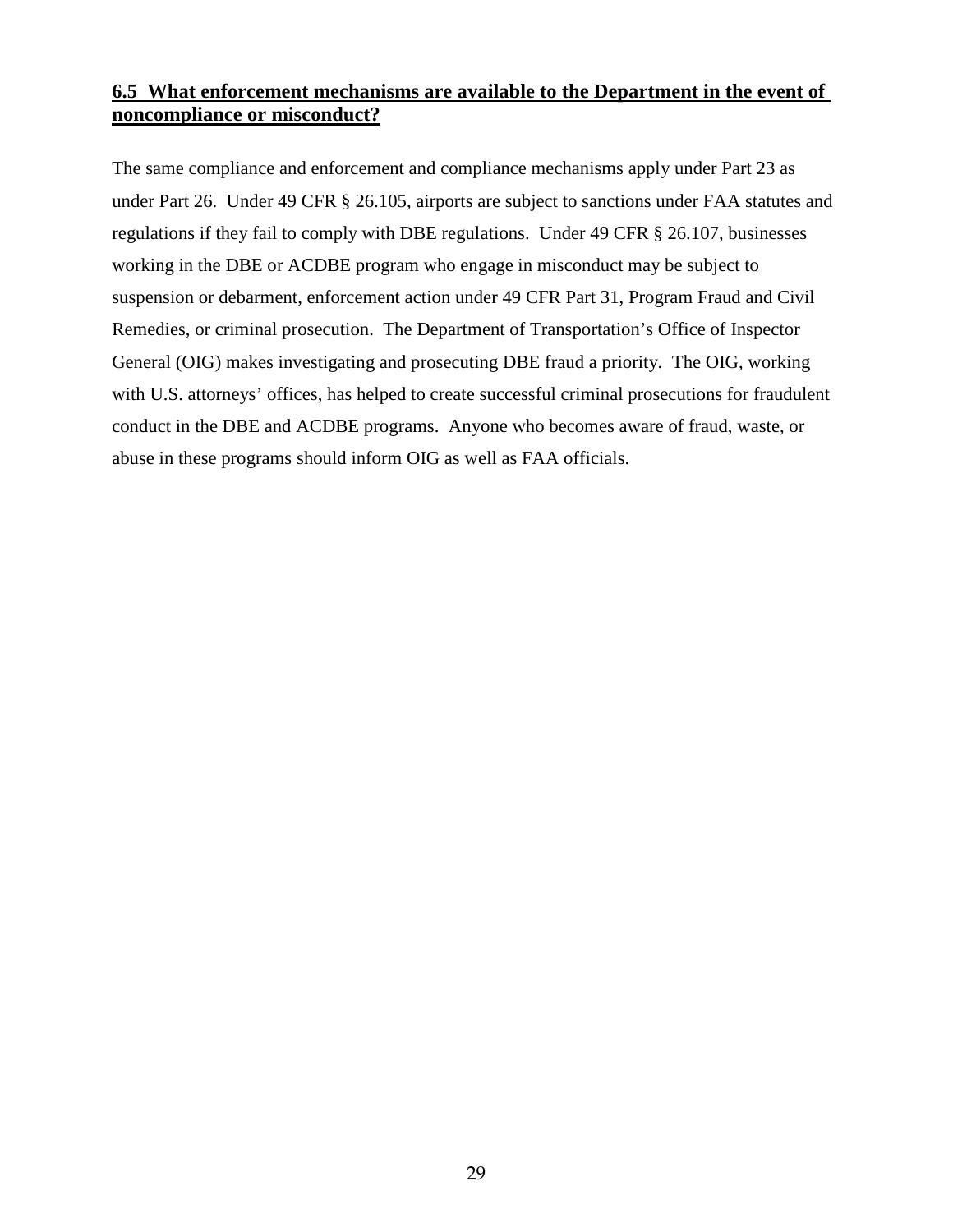#### **Attachment 1**

#### **Model ACDBE Joint Venture Information (to be submitted with joint venture agreement for review)**

**The Department recommends that airport sponsors request the following information from participants in prospective ACDBE joint ventures. The Department believes that this information will assist sponsors in evaluating joint venture proposals. The following form is a model that sponsors may wish to use in obtaining this information, but use of the model form is not mandatory.** 

**\*\*\*\*\*\*\*\*\*\*\*\*\*\*\*\*\*\*\*\*\*\*\*\*\*\*\*\*\*\*\*\*\*\*\*\*\*\*\*\*\*\*\*\*\*\*\*\*\*\*\*\*\*\*\*\*\*\*\*\*\*\*\*\*\*\*\*\*\*\*\*\*\*\*\*\*\*\*\*\*\*\*\*\*\*\*\*\*\*\*\*\*\*\*\*\*\*\*\*\***

- 1. Name of Joint Venture:
- 2. Name, address and phone number of joint venture contact person:
- 3. Firms participating in joint venture (use additional pages if necessary):

Name of firm: Address: Phone Number: Contact name/phone number: % ownership: %  $ACDBE:$  yes no Certifying agency: Date of Certification: Type of work for which certification was granted:

Name of firm: Address: Phone Number: Contact name/phone number: % ownership: %  $ACDBE:$  yes no Certifying agency: Date of Certification: Type of work for which certification was granted:

- 4. ACDBE initial capital contribution: \$ %
- 5. Future capital contributions (explain requirements):
- 6. Source of funds for the ACDBE capital contribution:
- 7. Describe the portion of the work or elements of the business controlled by the ACDBE:
- 8. Describe the portion of the work or elements of the business controlled by the non-ACDBE: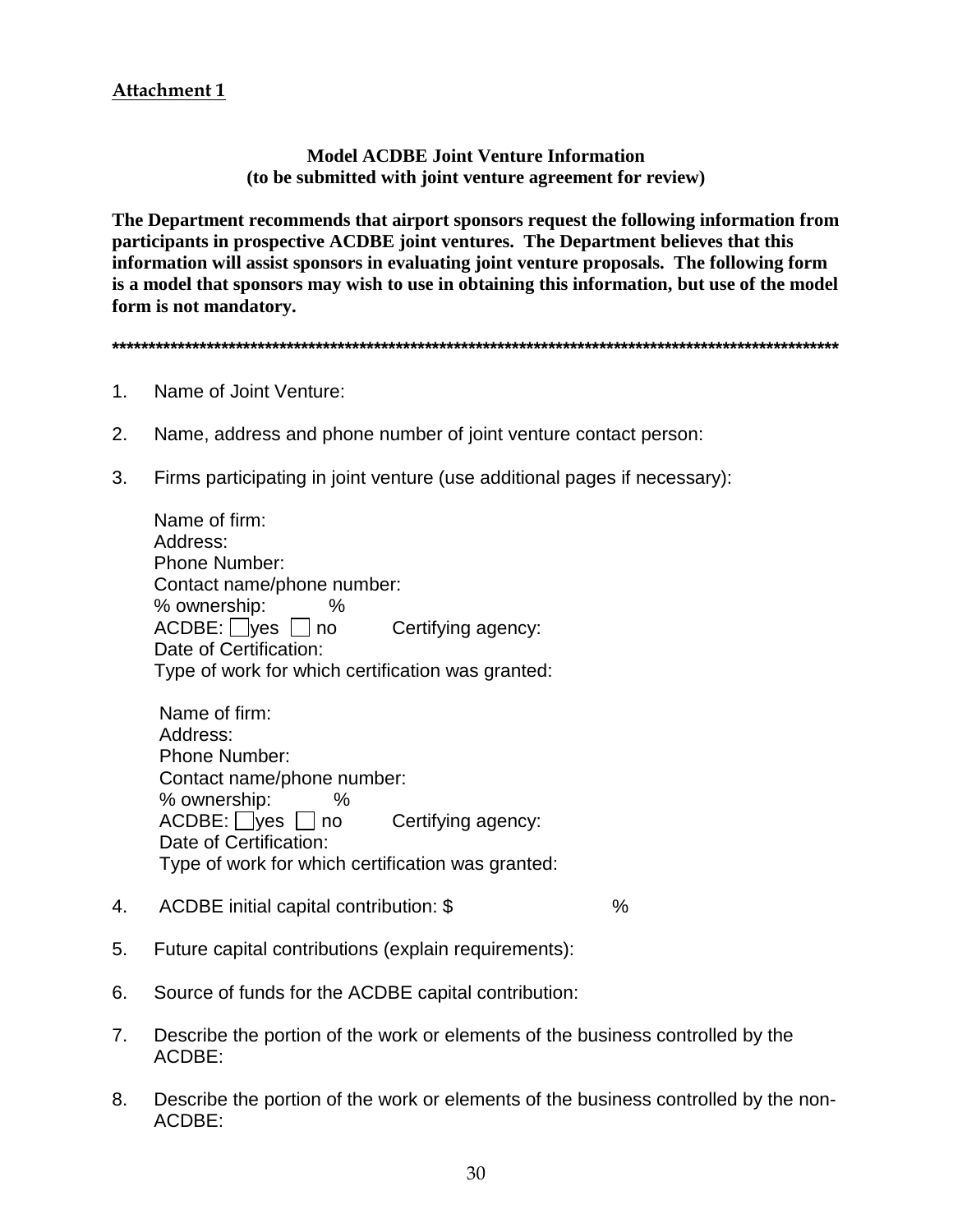- 9. Describe the ACDBE's involvement in the overall management of the joint venture (e.g., participation on a management committee or managing board, voting rights, etc.)
- 10. Describe the ACDBE's share in the profits of the joint venture:
- 11. Describe the ACDBE's share in the risks of the joint venture:
- 12. Describe the roles and responsibilities of each joint venture participant with respect to managing the joint venture (use additional sheets if necessary):
	- a. ACDBE joint venture participant:
	- b. Non- ACDBE joint venture participant:
- 13. Describe the roles and responsibilities of each joint venture participant with respect to operation of the joint venture (use additional sheets if necessary):
	- a. ACDBE joint venture participant:
	- b. Non- ACDBE joint venture participant:
- 14. Which firm will be responsible for accounting functions relative to the joint venture's business?
- 15. Explain what authority each party will have to commit or obligate the other to insurance and bonding companies, financing institutions, suppliers, subcontractors, and/or other parties?
- 16. Please provide information relating to the approximate **number** of management, administrative, support and non-management employees that will be required to operate the business and indicate whether they will be employees of the ACDBE, non-ACDBE or joint venture.

Non-ACDBE Firm ACDBE Firm Joint Venture Management Administrative **Support** Hourly Employees

- 17. Please provide the name of the person who will be responsible for hiring employees for the joint venture. Who will they be employed by?
- 18. Are any of the proposed joint venture employees currently employees of any of the joint venture partners?  $\Box$  yes  $\Box$  no If yes, please list the number and positions and indicate which firm currently employs the individual(s).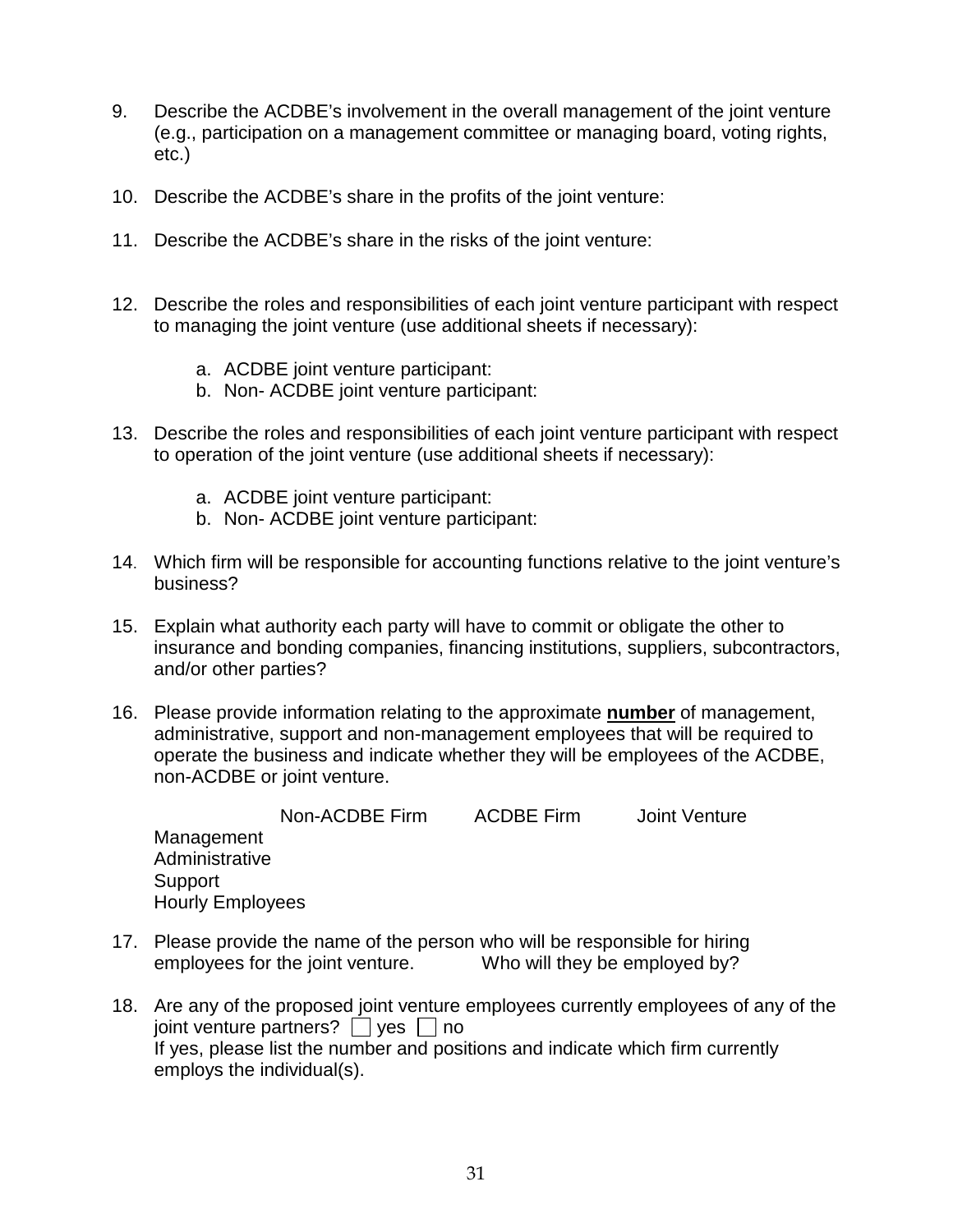- 19. Attach a copy of the proposed joint venture agreement, promissory note or loan agreement (if applicable), and any and all written agreements between the joint venture partners.
- 20. List all other business relationships between the joint venture participants, including other joint venture agreements in which the parties are jointly involved.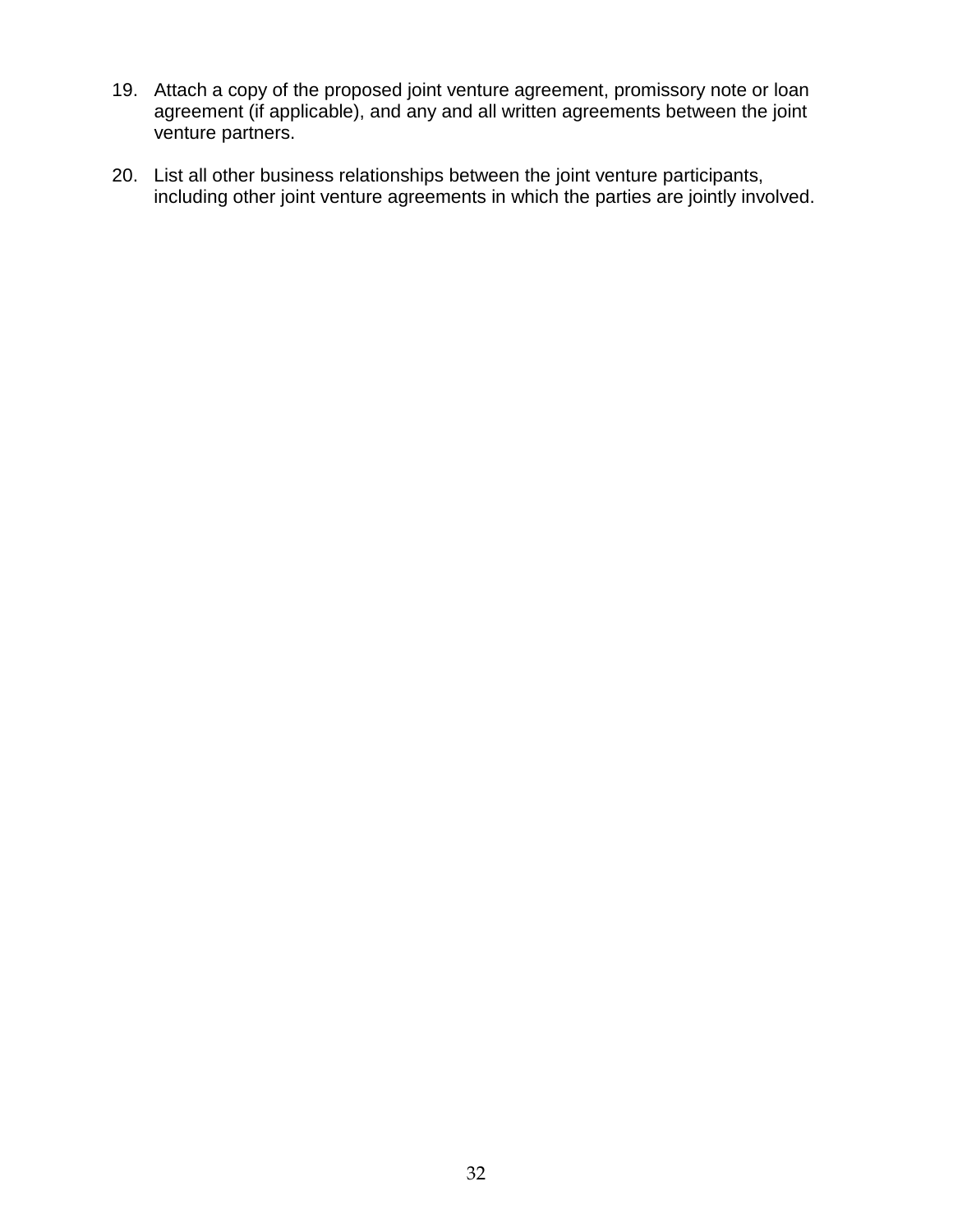#### **Attachment 2**

#### **Samples Joint Venture – ACDBE Portion of the Work**

Each joint venture agreement submitted for ACDBE credit must be reviewed and analyzed in order to determine the amount of ACDBE credit to be given, if any, for the ACDBE participation in the business. It is critical that the reviewer gain a clear understanding of the ACDBE role in relation to the entire operation of the total business. Once that is accomplished and it has been determined that ACDBE participation will be counted toward the ACDBE goal, the business must be monitored to ensure that it is operating as represented in the joint venture agreement and as approved for counting. The following will provide some examples of possible ways to analyze the value of the portion of the work assigned to the ACDBE. These examples are not meant to provide a comprehensive guide for establishing values since each business and each agreement may have unique characteristics. Rather, these examples are provided to establish potential thought processes for analyzing participation.

#### **Example 1**

The ACDBE ownership of a retail joint venture is stated as 20%. The ACDBE shares in the capital contribution, control, overall management (through participation on the management committee), risks, and profits of the joint venture commensurate with its stated ownership interest. The ACDBE assigned role in the business includes "participation in" and "assistance with" various activities which routinely occur in the day-to-day operation of the business. These roles may be valued as part of the overall management of the business, but should not be valued in terms of performing a **distinct, clearly defined portion of the work,** since the extent of this participation is unknown and is neither distinct nor clearly-defined.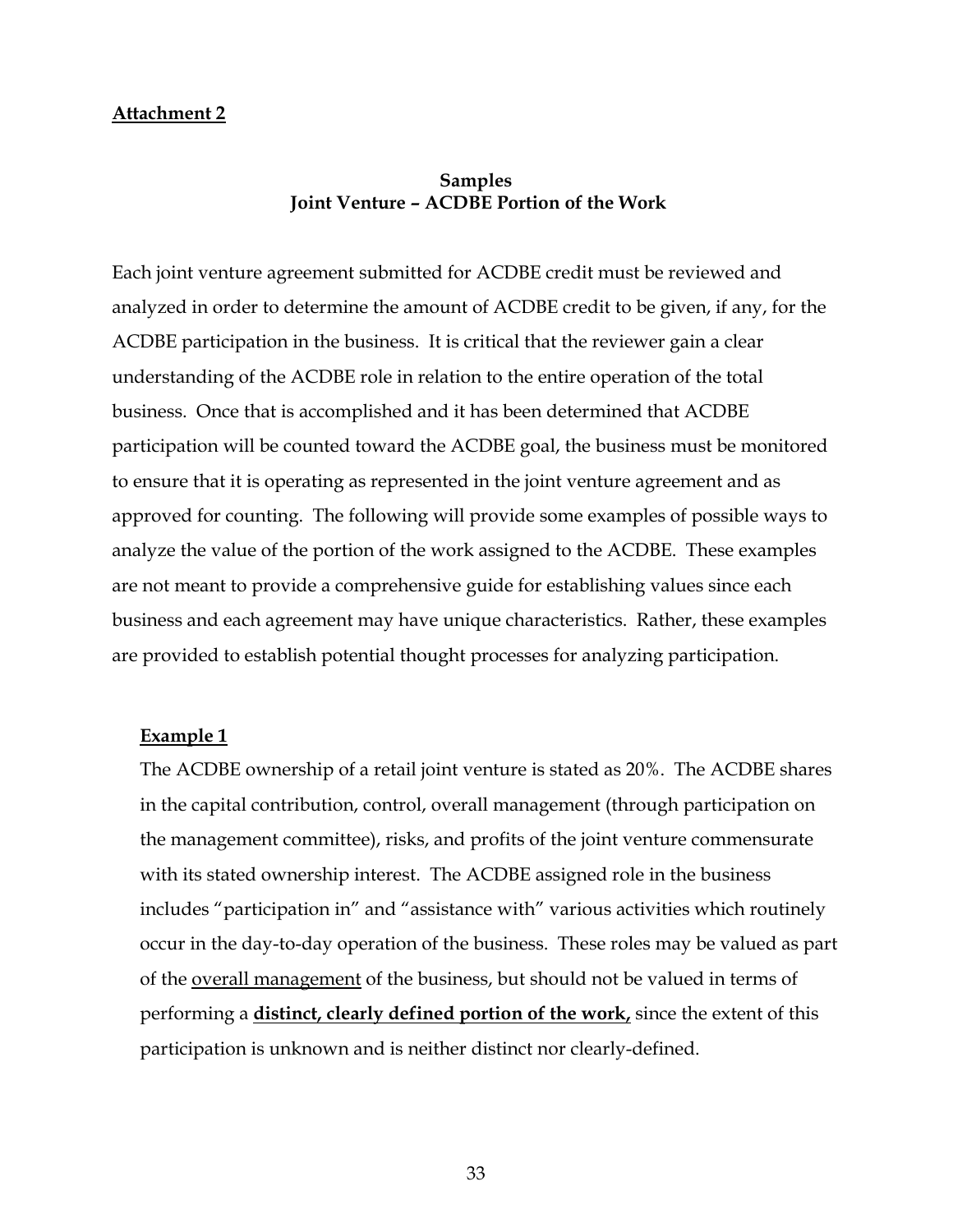Now, let us assume that the ACDBE partner is also assigned the role of finding DBE vendors to be utilized by the business and recruiting minority employees for the business.

The major day-to-day activities performed by the business are determined to be approximately:

| Operations                      | Product                         | Administration/                 |
|---------------------------------|---------------------------------|---------------------------------|
|                                 |                                 | <b>Corp Support</b>             |
| $(1/3)$ of the business effort) | $(1/3)$ of the business effort) | $(1/3)$ of the business effort) |
| <b>Human Resources</b>          | Purchasing                      | Accounting/Payroll/             |
| (Supervise on-site              |                                 | <b>Taxes</b>                    |
| operations staff, hire/fire     |                                 |                                 |
| staff, scheduling, training,    |                                 |                                 |
| etc.)                           |                                 |                                 |
| <b>Loss Prevention</b>          | <b>Inventory Management</b>     | <b>Legal Services</b>           |
| Safety/Security                 | Pricing                         | Business Development/           |
|                                 |                                 | <b>Landlord Relations</b>       |
| Cash Management (check-         | Décor/Display                   | Human Resources/                |
| out, banking)                   |                                 | <b>Training Programs</b>        |
| Day-to-Day Landlord             | <b>Product Assortment</b>       | Policies/Procedures             |
| Relations                       | (retail)/Menu                   |                                 |
|                                 | Development (food)              |                                 |
| Maintenance/Cleaning            | Negotiation of Special          | <b>Other Corporate Support</b>  |
|                                 | Programs, Rebates,              |                                 |
|                                 | Display Allowances, etc.        |                                 |
| Budgeting/Monitoring            | Budgeting/Monitoring            | Budgeting/Monitoring            |
| Performance                     | Performance                     | Performance                     |

The ACDBE roles of recruiting minority employees and finding DBE vendors are activities included under broader categories - Human Resources (under the "Operations" category of the business) and Purchasing (under the "Product" category of the business). There are numerous daily activities involved in the subcategories of "Human Resources" and "Purchasing." All of "Operations" is about 1/3 of the business effort in this example and all of "Product" is also about 1/3 of the business effort. Human Resources is only one task within the "Operations" category and purchasing is only one task within the "Product"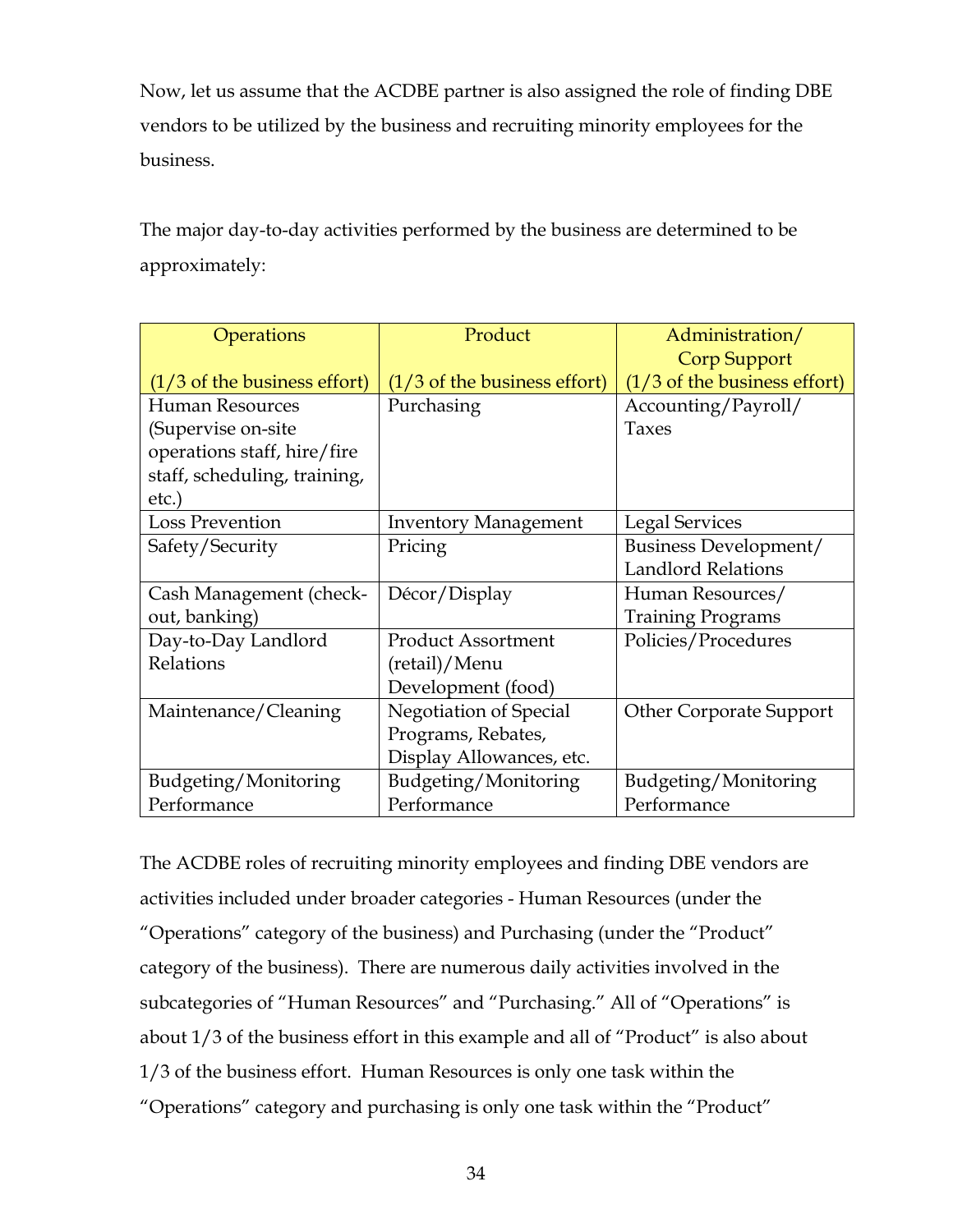category. Recruiting minority employees and finding minority vendors are small tasks within the broader subcategories. In addition, it is difficult, if not impossible, to quantify the value of these tasks in terms of their impact on gross receipts. In fact, it is likely that this portion of the work is negligible since neither of these activities actually involves management of a function or control of a result (i.e., DBE vendors may be located, however the level of purchasing to be accomplished from these vendors, their product placement within the facility, prices to be paid for merchandise, etc. are outside of the control of the ACDBE; minority employees may be recruited, however their hiring, training, management and retention are outside of the ACDBE's control). In this instance, an airport would not have sufficient data to approve the joint venture for counting towards ACDBE participation because the portion of the work to be performed by the ACDBE is very difficult to quantify. In this instance, the airport should request that the joint venture participants clarify the role of the ACDBE in order to understand the nature and extent of the ACDBE's role.

Conversely, assume that all other factors are the same as described above (i.e., the ownership is stated as 20% and capital contributions, management, etc, are commensurate), except that the ACDBE independently performs all functions in the "Operations" category. In this case, it could reasonably be determined that the ACDBE performs at least 33% of the work for its 20% ownership share. However, because the definition states that the ACDBE shares in the capital contribution, control, management, risks, and profits of the joint venture commensurate with its ownership interest, a joint venture where the ACDBE's contributions are not proportionate do not meet the definition of a joint venture under the regulation. In this instance, the participation could be counted at 20%, not a greater percentage which might be indicated by the portion of the work performed by the ACDBE.

35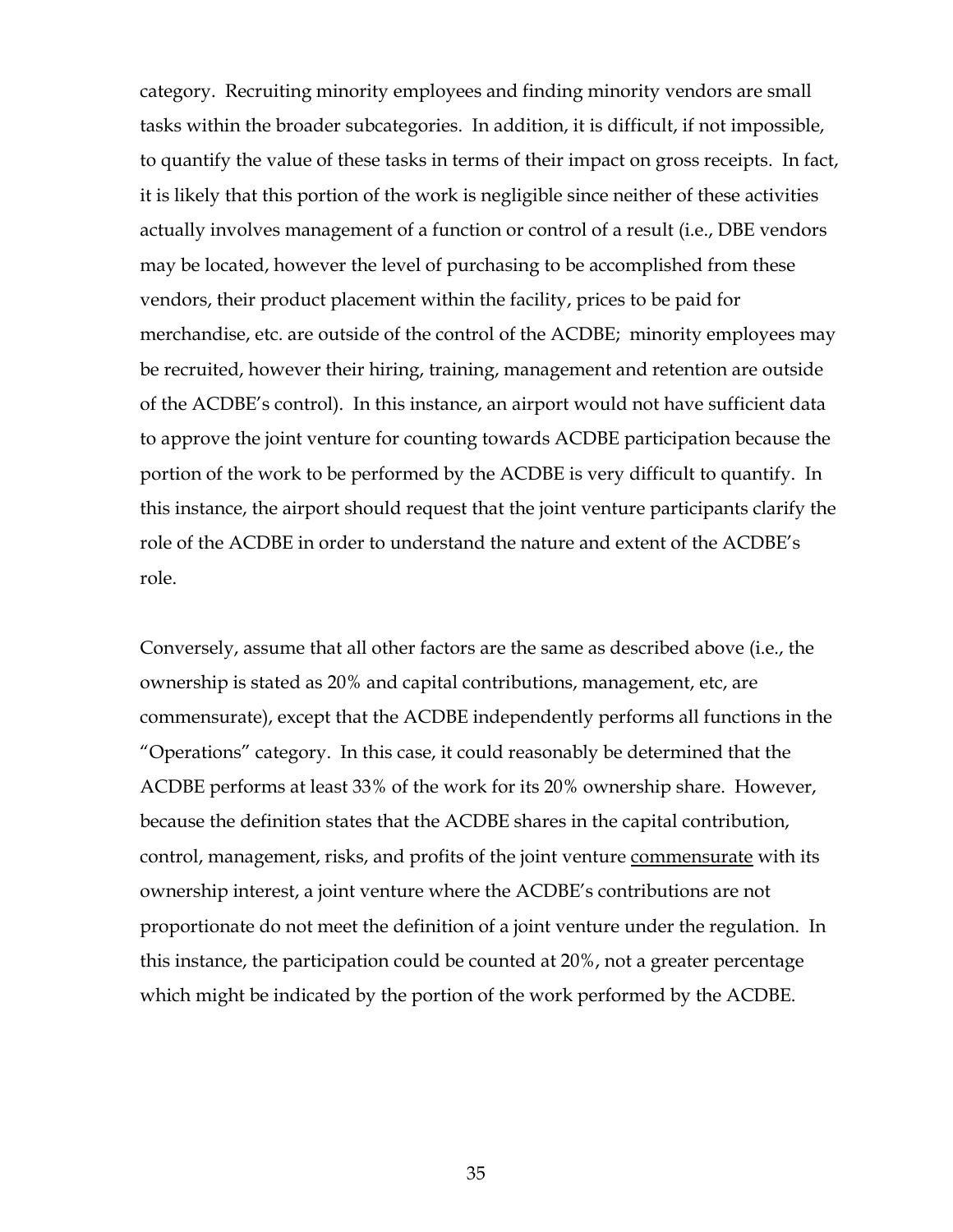#### **Example 2**

In this example, a joint venture between a non-ACDBE and an ACDBE operates a news/gift concession at an airport. The ACDBE is reported to have a 15% share in the ownership of the joint venture. The ACDBE has contributed capital from its own funds in proportion to its stated ownership. The ACDBE participates on a management committee and there are a number of business decisions requiring unanimous consent. The ACDBE's share of the profits and risks of the joint venture are proportionate to its stated ownership interest. There are management fees paid to the non-ACDBE partner, however, they are calculated as a reimbursement of costs incurred to perform support functions and are not a profit center. Up to this point, the joint venture agreement appears to comply with the regulation and this guidance. The ACDBE is assigned the following activities:

- 1) Supervise the Manager in developing the annual budget of the Joint Venture
- 2) Evaluate day-to-day operations and make recommendations to improve efficiencies
- 3) Sourcing and recruitment of personnel
- 4) Supervise employee training and development
- 5) Develop marketing and promotional concepts
- 6) Assist and advise regarding the needs of the local community
- 7) Identify potential DBE vendors
- 8) Monitor store compliance with other income programs

Given the description of the various activities above, it is not possible to ascertain exactly what portion of the work will be performed by the ACDBE. In order to assign any credit for the ACDBE role, additional information is needed for each of the assigned roles as follows:

1) Supervise the Manager in developing the annual budget of the Joint Venture

*Who does the Manager report to for other functions? What control does the ACDBE*  have over the budget? While budgeting is important, it is only an annual budget and *the description does not really indicate a very active role. How much time will be spent on this? Exactly what will the ACDBE do?*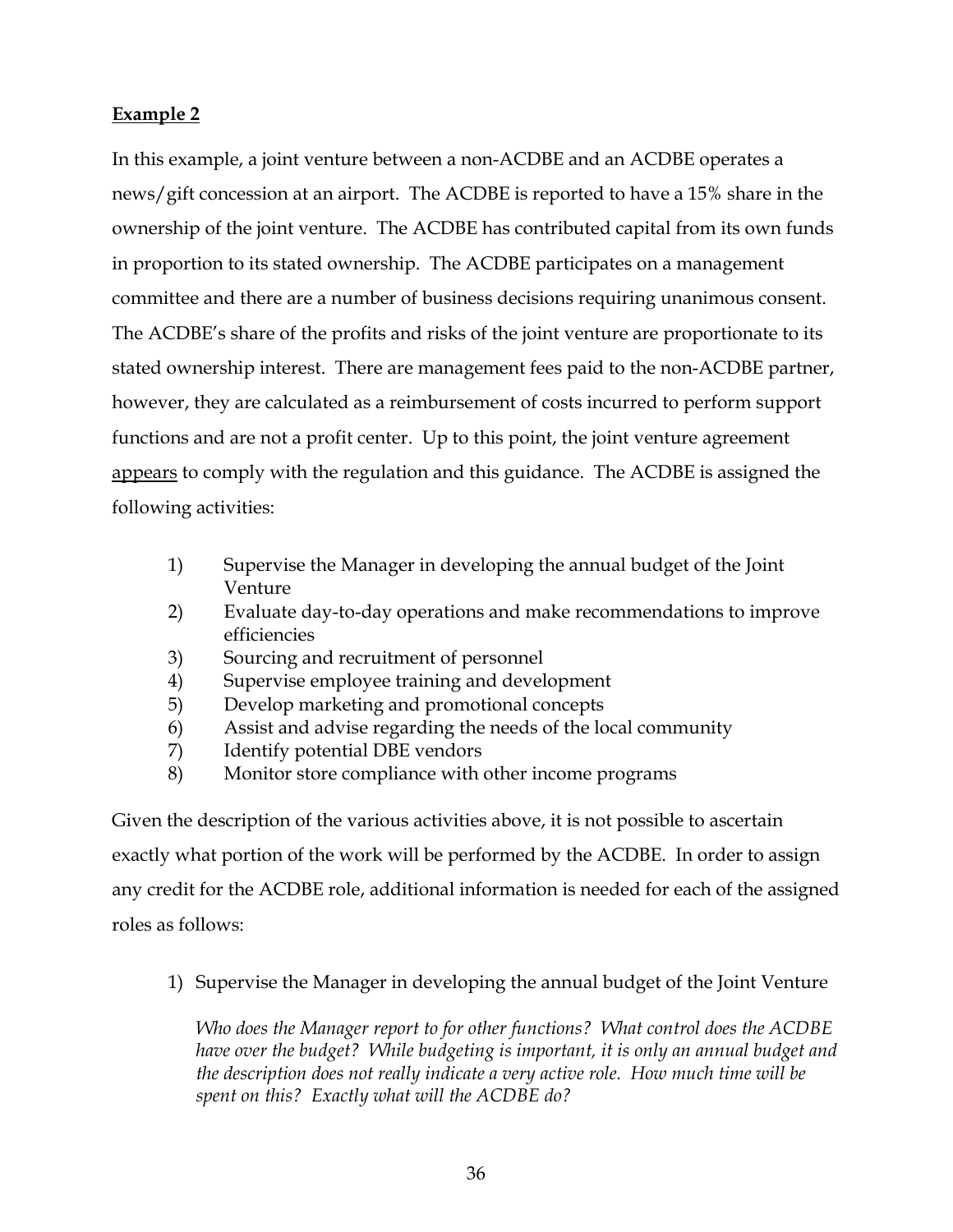2) Evaluate day-to-day operations and make recommendations to improve efficiencies

*Without further explanation this appears to be is a relatively meaningless role. What happens to the evaluations and recommendations once they are made? How often does this occur? Who actually does it? This seems to apply more to the overall management of the business. There is no supporting evidence to indicate that it is a distinct, clearly defined role.*

3) Sourcing and recruitment of personnel

*What exactly does this activity entail? Is the ACDBE actually responsible for hiring? How often does this occur and what is the level of effort expended to accomplish this? Does on-site staff participate? If so, to what extent?*

4) Supervise employee training and development

*Who will the ACDBE supervise? What level of effort is required for this activity? How much time is involved? Describe the nature of the training and development to be supervised.* 

5) Develop marketing and promotional concepts

*Is the ACDBE solely responsible for marketing? What level of effort is required? How much time is involved? What is the budget for this? Are employees involved? If so, to whom do they report?*

6) Assist and advise regarding the needs of the local community

*An "assist" role does not appear to represent a "distinct, clearly defined" portion of the work. What is meant by the "needs of the local community?" Describe what the needs of the community might be. This seems to be a minor role in the overall scope of the operations.*

7) Identify potential DBE vendors

*What happens after the vendors are identified? Who has control over determining if they are used? Who negotiates with them and determines if goods or services will be purchased? What does this represent in dollars compared to the total purchases made?*

8) Monitor store compliance with other income programs

*This is, again, very unclear. What happens after monitoring? Who determines what compliance is necessary? What happens in the event of non-compliance? How often*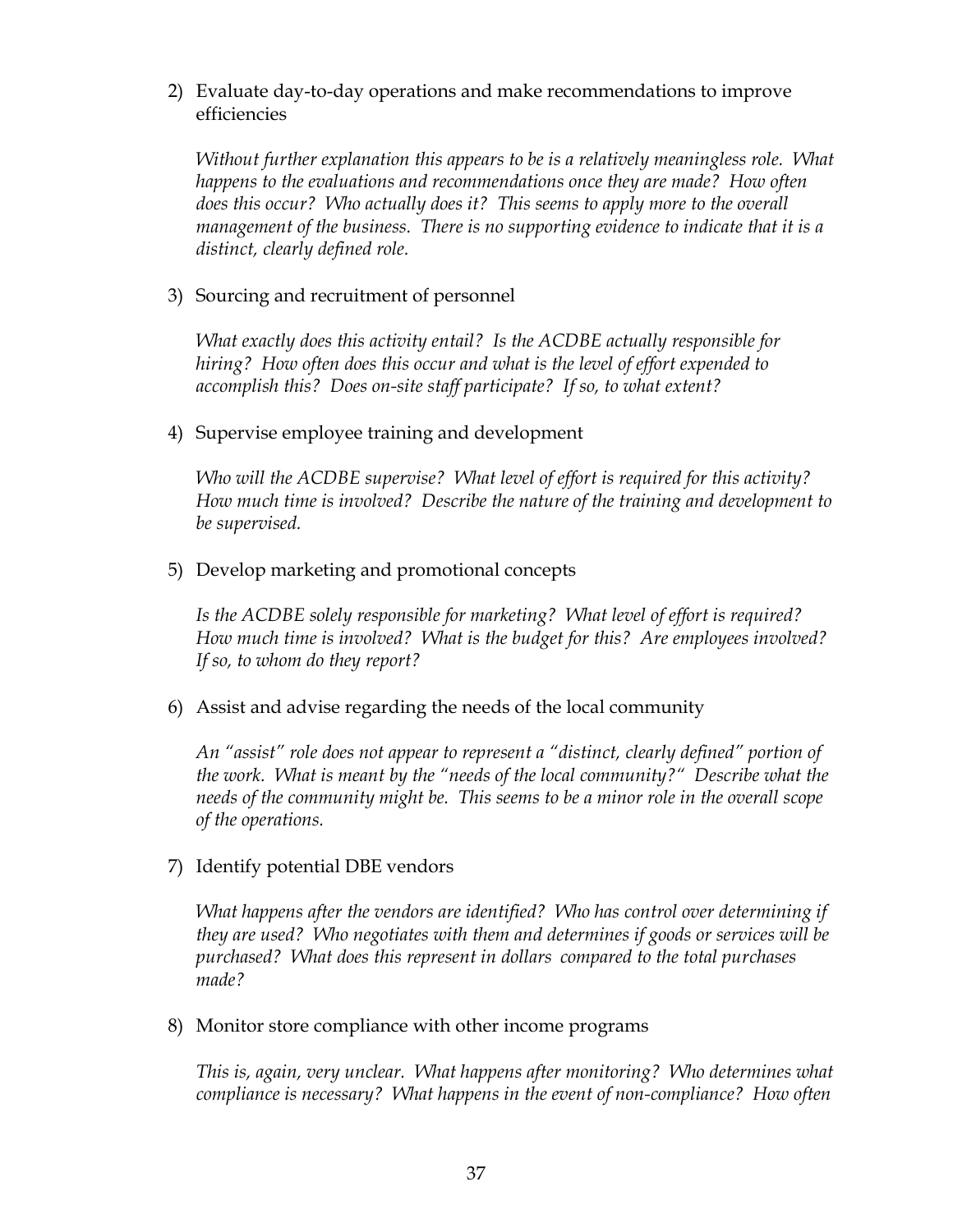*is this monitoring done? How long does it take? How is it accomplished in other operations? How important is this in the scope of the operation?*

As you can see, before any credit is assigned for ACDBE participation, there are a number of questions to be answered and issues to be resolved. Until the ACDBE is assigned a "distinct, clearly defined" portion of the work to perform, no credit can be given.

#### **Example 3**

A joint venture between a non-ACDBE and an ACDBE operates a food/beverage concession consisting of 8 locations at an airport. The ACDBE is reported to have a 35% share in the ownership of the joint venture. The ACDBE has contributed its proportionate share of the capital obtained through a combination of its own funds (15% of the required investment) and a loan from the non-ACDBE (85% of the required investment). A loan agreement has not been supplied. The ACDBE participates on a management committee and certain business decisions require unanimous consent. The ACDBE shares in the profits and risks of the joint venture in proportion to its stated ownership interest. There are no management fees paid to either party. The following is the description of the ACDBE role in the operation of the business as supplied in the joint venture agreement:

- 1) [ACDBE] company will have primary responsibility for the operation of gourmet coffee locations in Terminals 1, 2 and 3
- 2) [ACDBE] company will employ staff to manage and operate said locations in accordance with the lease agreement and direction provided by the Management Committee
- 3) [ACDBE] company will attend and participate in weekly manager's meetings
- 4) [ACDBE] company will attend and participate in monthly meetings of the Management Committee

Given the above situation, the airport should request the following information in order to assess the credit to be counted towards ACDBE participation for this joint venture:

1) A copy of the proposed loan agreement in order to ensure that the loan provides information detailed in Section 3.3 of the joint venture guidance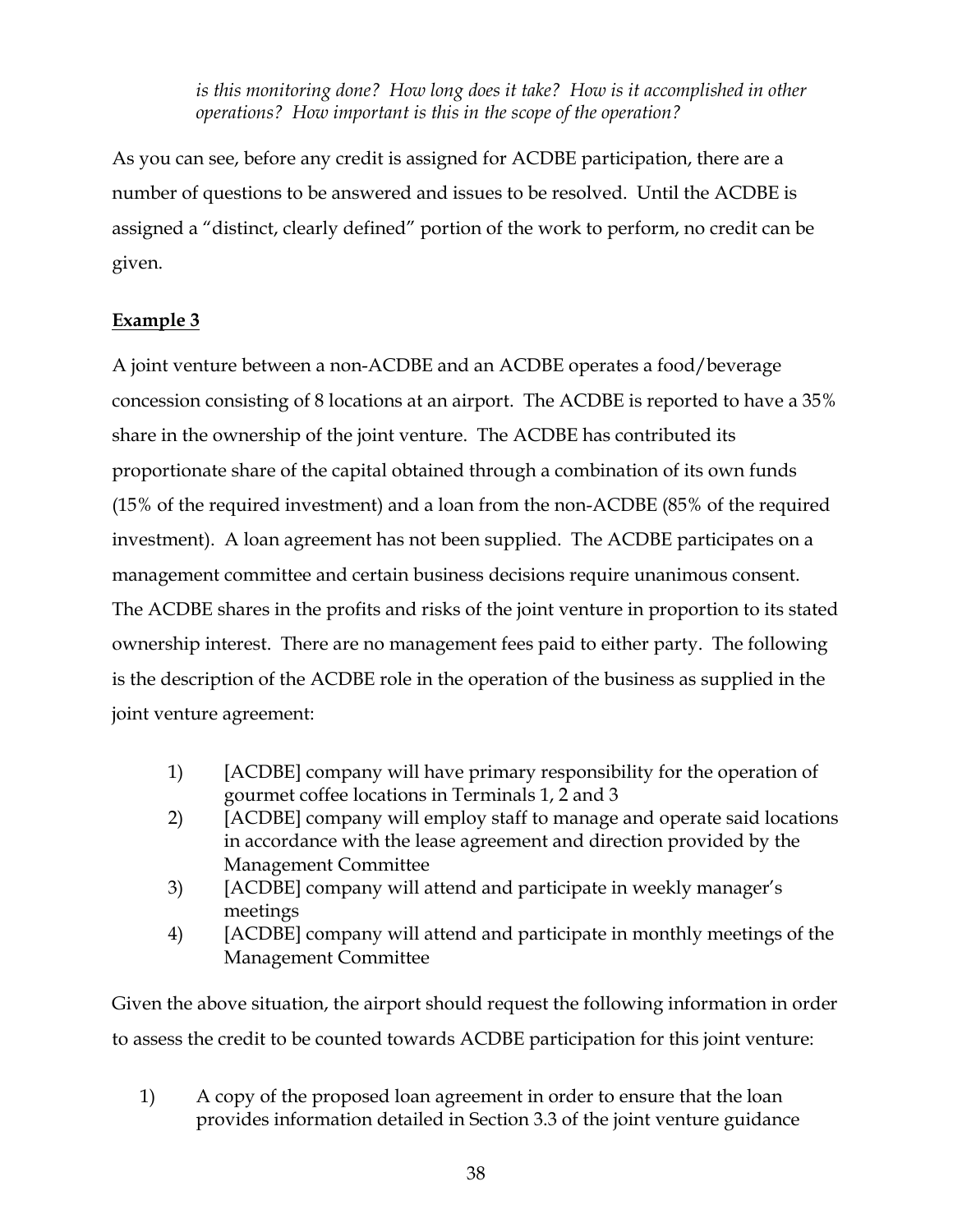- 2) A clear explanation of what "primary responsibility" actually means
- 3) An estimate of gross receipts to be earned by the ACDBE operated locations compared to total gross receipts

While there are questions to be answered in order to determine the credit to be counted for this joint venture, the fact that the ACDBE firm will be assigned specific units to operate will provide a more objective basis for establishing credit.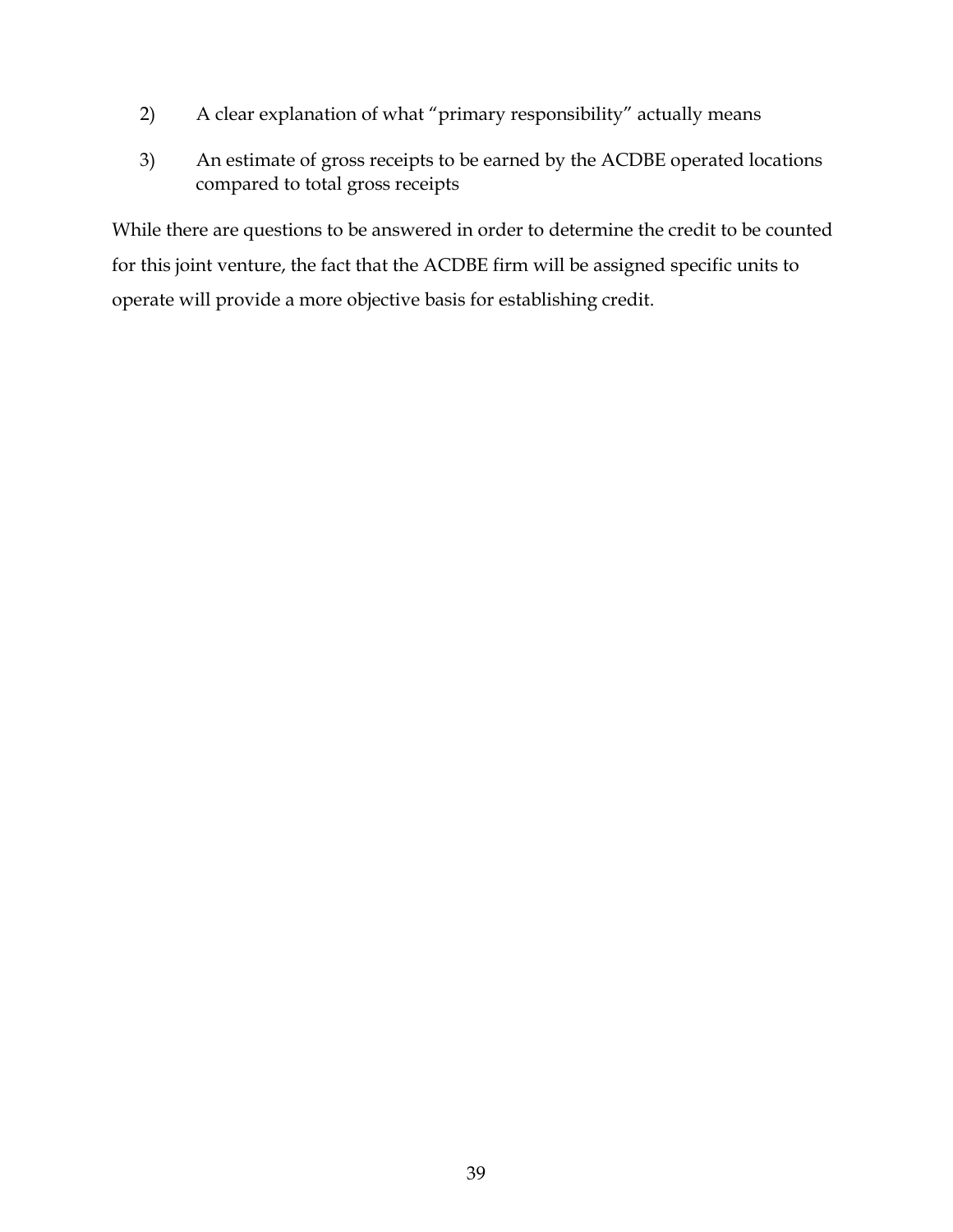#### **Attachment 3**

#### **JV REVIEW PROCESS**

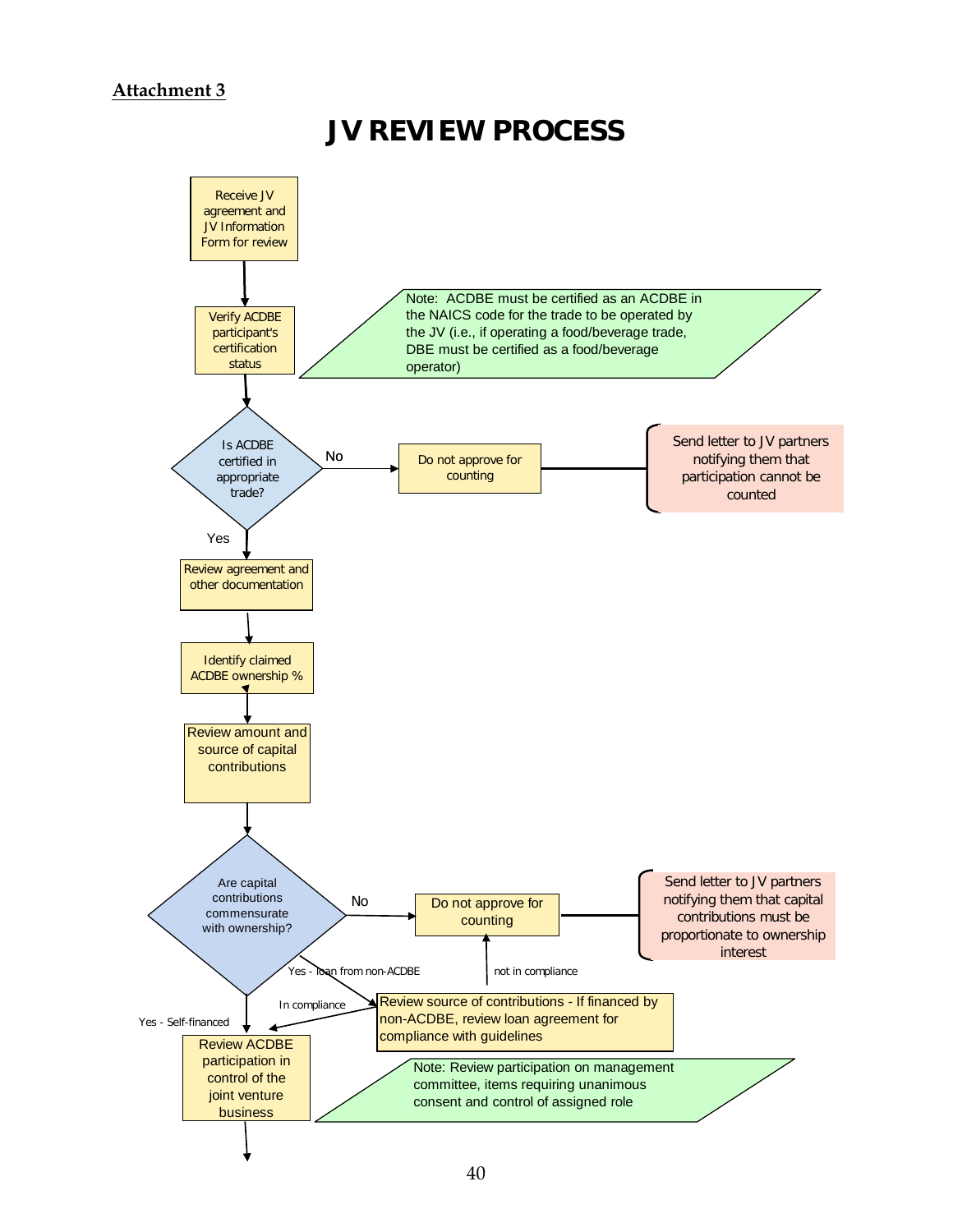